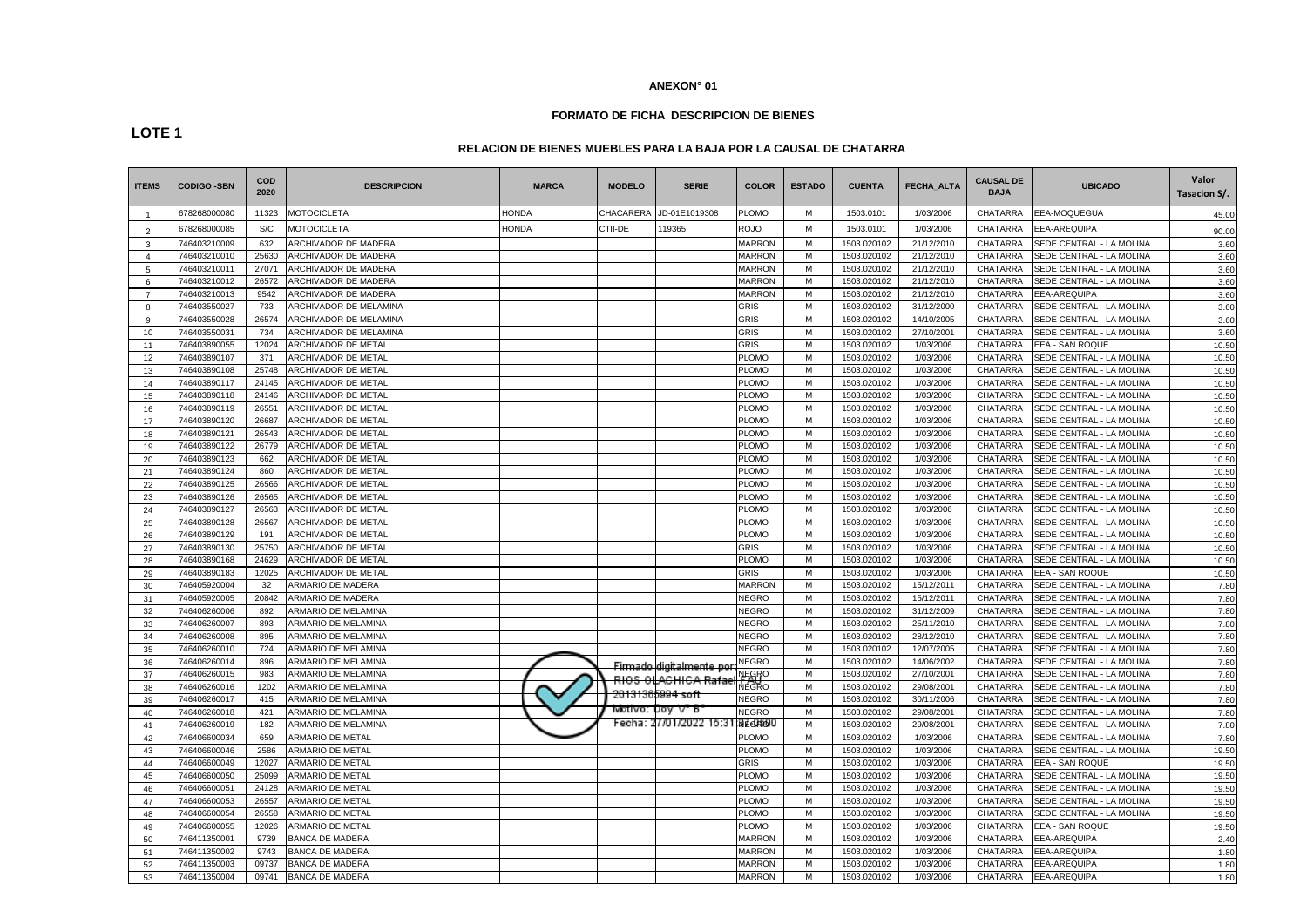### **FORMATO DE FICHA DESCRIPCION DE BIENES**

# **RELACION DE BIENES MUEBLES PARA LA BAJA POR LA CAUSAL DE CHATARRA**

| <b>ITEMS</b>      | <b>CODIGO -SBN</b>                 | COD<br>2020    | <b>DESCRIPCION</b>            | <b>MARCA</b>     | <b>MODELO</b>    | <b>SERIE</b>   | <b>COLOR</b>   | <b>ESTADO</b> | <b>CUENTA</b> | <b>FECHA ALTA</b>       | <b>CAUSAL DE</b><br><b>BAJA</b> | <b>UBICADO</b>                                       | Valor<br>Tasacion S/. |
|-------------------|------------------------------------|----------------|-------------------------------|------------------|------------------|----------------|----------------|---------------|---------------|-------------------------|---------------------------------|------------------------------------------------------|-----------------------|
| 54                | 746413380002                       | 9634           | <b>BANCO METALICO</b>         |                  |                  |                | <b>MARRON</b>  | м             | 1503.020102   | 1/03/2006               | CHATARRA                        | EEA-AREQUIPA                                         | 1.80                  |
| 55                | 746418810006                       | 12318          | <b>CAJA FUERTE</b>            |                  |                  |                | <b>NEGRO</b>   | M             | 1503.020102   | 1/03/2006               | CHATARRA                        | EEA - SAN ROQUE                                      | 13.50                 |
| 56                | 746421520007                       | 9541           | CAMA DE MADERA                |                  |                  |                | <b>MARRON</b>  | M             | 1503.020102   | 16/12/2010              | CHATARRA                        | EEA-AREQUIPA                                         | 6.90                  |
| 57                | 746432370011                       | 24143          | CREDENZA DE MADERA            |                  |                  |                | <b>MARRON</b>  | M             | 1503.020102   | 1/03/2012               | CHATARRA                        | SEDE CENTRAL - LA MOLINA                             | 10.50                 |
| 58                | 746432370016                       | 24182          | CREDENZA DE MADERA            |                  |                  |                | <b>MARRON</b>  | M             | 1503.020102   | 6/08/2007               | CHATARRA                        | SEDE CENTRAL - LA MOLINA                             | 10.50                 |
| 59                | 746432370017                       | 727            | CREDENZA DE MADERA            |                  |                  |                | <b>MARRON</b>  | M             | 1503.020102   | 1/03/2006               | CHATARRA                        | SEDE CENTRAL - LA MOLINA                             | 10.50                 |
| 60                | 746432710001                       | 26576          | CREDENZA DE MELAMINA          |                  |                  |                | <b>MARRON</b>  | M             | 1503.020102   | 1/03/2006               | CHATARRA                        | SEDE CENTRAL - LA MOLINA                             | 10.50                 |
| 61                | 746432710002                       | 26570          | CREDENZA DE MELAMINA          |                  |                  |                | <b>MARRON</b>  | M             | 1503.020102   | 1/03/2006               | CHATARRA                        | SEDE CENTRAL - LA MOLINA                             | 10.50                 |
| 62                | 746432710003                       | 26544          | CREDENZA DE MELAMINA          |                  |                  |                | <b>MARRON</b>  | M             | 1503.020102   | 25/10/2006              | CHATARRA                        | SEDE CENTRAL - LA MOLINA                             | 10.50                 |
| 63                | 746432710004                       | 24620          | CREDENZA DE MELAMINA          |                  |                  |                | <b>MARRON</b>  | M             | 1503.020102   | 7/12/2002               | CHATARRA                        | SEDE CENTRAL - LA MOLINA                             | 10.50                 |
| 64                | 746433050021                       | 120            | CREDENZA DE METAL             |                  |                  |                | <b>MARRON</b>  | M             | 1503.020102   | 1/03/2006               | CHATARRA                        | SEDE CENTRAL - LA MOLINA                             | 10.50                 |
| 65                | 746433050024                       | 4515           | CREDENZA DE METAL             |                  |                  |                | MADERA         | M             | 1503.020102   | 1/03/2006               | CHATARRA                        | SEDE CENTRAL - LA MOLINA                             | 10.50                 |
| 66                | 746437120019                       | 852            | <b>ESCRITORIO DE MADERA</b>   |                  |                  |                | MADERA         | M             | 1503.020102   | 31/12/2009              | CHATARRA                        | SEDE CENTRAL - LA MOLINA                             | 10.50                 |
| 67                | 746437120026                       | 12245          | ESCRITORIO DE MADERA          |                  |                  |                | <b>MARRON</b>  | M             | 1503.020102   | 31/12/2009              | <b>CHATARRA</b>                 | EEA - SAN ROQUE                                      | 10.50                 |
| 68                | 746437120034                       | 12056          | ESCRITORIO DE MADERA          |                  |                  |                | <b>MARRON</b>  | M             | 1503.020102   | 31/12/2009              | CHATARRA                        | EEA - SAN ROQUE                                      | 10.50                 |
| 69                | 746437120037                       | 854            | ESCRITORIO DE MADERA          |                  |                  |                | MADERA         | M             | 1503.020102   | 31/12/2009              | CHATARRA                        | SEDE CENTRAL - LA MOLINA                             | 10.50                 |
| 70                | 746437120038                       | 12057          | ESCRITORIO DE MADERA          |                  |                  |                | <b>MARRON</b>  | M             | 1503.020102   | 31/12/2009              | CHATARRA                        | EEA - SAN ROQUE                                      | 10.50                 |
| 71                | 746437120039                       | 12058          | <b>ESCRITORIO DE MADERA</b>   |                  |                  |                | <b>MARRON</b>  | M             | 1503.020102   | 31/12/2009              | CHATARRA                        | EEA - SAN ROQUE                                      | 10.50                 |
| 72                | 746437120043                       | 2729           | ESCRITORIO DE MADERA          |                  |                  |                | <b>MADERA</b>  | M             | 1503.020102   | 31/12/2009              | CHATARRA                        | SEDE CENTRAL - LA MOLINA                             | 10.50                 |
| 73                | 746437120050                       | 09683          | <b>ESCRITORIO DE MADERA</b>   | SIN MARCA        | <b>NO INDICA</b> |                | <b>NATURAI</b> | M             | 1503.020102   | 1/03/2006               | <b>CHATARRA</b>                 | <b>EEA-AREQUIPA</b>                                  | 13.50                 |
| 74                | 746437120074                       | 9511           | ESCRITORIO DE MADERA          | SIN MARCA        | NO INDICA        |                | <b>PLOMO</b>   | M             | 1503.020102   | 1/03/2006               | CHATARRA                        | EEA-AREQUIPA                                         | 13.50                 |
| 75                | 746437120075                       | 12329          | <b>ESCRITORIO DE MADERA</b>   |                  |                  |                | CAOBA          | M             | 1503.020102   | 1/03/2006               | CHATARRA                        | EEA - SAN ROQUE                                      | 13.50                 |
| 76                | 746437120078                       | 12055          | ESCRITORIO DE MADERA          |                  |                  |                | CAOBA          | M             | 1503.020102   | 1/03/2006               | CHATARRA                        | seDE CENTRAL - LA MOLINA                             | 13.50                 |
| 77                | 746437120089                       | 285            | ESCRITORIO DE MADERA          |                  |                  |                | <b>MADERA</b>  | M             | 1503.020102   | 1/03/2006               | CHATARRA                        | SEDE CENTRAL - LA MOLINA                             | 13.50                 |
| 78                | 746437120090                       | 143            | <b>ESCRITORIO DE MADERA</b>   |                  |                  |                | MADERA         | M             | 1503.020102   | 1/03/2006               | CHATARRA                        | SEDE CENTRAL - LA MOLINA                             | 13.50                 |
| 79                | 746437120091                       | 27             | ESCRITORIO DE MADERA          |                  |                  |                | MADERA         | M             | 1503.020102   | 1/03/2006               | CHATARRA                        | SEDE CENTRAL - LA MOLINA                             | 13.50                 |
| 80                | 746437120092                       | 3276           | <b>ESCRITORIO DE MADERA</b>   |                  |                  |                | <b>MADERA</b>  | M             | 1503.020102   | 1/03/2006               | CHATARRA                        | SEDE CENTRAL - LA MOLINA                             | 13.50                 |
| 81                | 746437120093                       | 00856          | <b>ESCRITORIO DE MADERA</b>   |                  |                  | 0.62X0.76X1.12 | CAOBA          | M             | 1503.020102   | 1/03/2006               | <b>CHATARRA</b>                 | SEDE CENTRAL - LA MOLINA                             | 13.50                 |
| 82                | 746437120094                       | 00857          | ESCRITORIO DE MADERA          |                  |                  | 0.62X0.76X1.12 | CAOBA          | M             | 1503.020102   | 1/03/2006               | CHATARRA                        | SEDE CENTRAL - LA MOLINA                             | 13.50                 |
| 83                | 746437120097                       | 26552          | <b>ESCRITORIO DE MADERA</b>   |                  |                  |                | MADERA         | M             | 1503.020102   | 1/03/2006               | CHATARRA                        | SEDE CENTRAL - LA MOLINA                             | 13.50                 |
| 84                | 746437120098                       | 26571          | ESCRITORIO DE MADERA          |                  |                  |                | MADERA         | M             | 1503.020102   | 1/03/2006               | CHATARRA                        | SEDE CENTRAL - LA MOLINA                             | 13.50                 |
| 85                | 746437120120                       | 9615           | ESCRITORIO DE MADERA          | <b>SIN MARCA</b> | NO INDICA        |                | <b>PLOMO</b>   | M             | 1503.020102   | 1/03/2006               | <b>CHATARRA</b>                 | EEA-AREQUIPA                                         | 13.50                 |
|                   | 746437120144                       | 12051          | ESCRITORIO DE MADERA          |                  | NO INDICA        |                | <b>MARRON</b>  | M             | 1503.020102   | 1/03/2006               | CHATARRA                        | EEA - SAN ROQUE                                      |                       |
| 86                | 746437120147                       | 12052          | ESCRITORIO DE MADERA          | <b>SIN MARCA</b> | NO INDICA        |                | <b>MARRON</b>  | M             | 1503.020102   | 1/03/2006               | CHATARRA                        | EEA - SAN ROQUE                                      | 13.50<br>13.50        |
| 87                | 746437120150                       | 12053          | ESCRITORIO DE MADERA          | <b>SIN MARCA</b> | NO INDICA        |                | <b>MARRON</b>  | M             | 1503.020102   | 1/03/2006               | CHATARRA                        | EEA - SAN ROQUE                                      |                       |
| 88                |                                    |                |                               |                  |                  |                | <b>MADERA</b>  |               |               |                         |                                 |                                                      | 13.50                 |
| 89                | 746437120159<br>746437450156       | 25670<br>21154 | <b>ESCRITORIO DE MADERA</b>   |                  |                  |                | MADERA         | M<br>M        | 1503.020102   | 1/03/2006<br>31/12/2000 | CHATARRA<br>CHATARRA            | SEDE CENTRAL - LA MOLINA<br>SEDE CENTRAL - LA MOLINA | 13.50                 |
| 90                |                                    |                | <b>ESCRITORIO DE MELAMINA</b> |                  |                  |                |                |               | 1503.020102   |                         |                                 |                                                      | 16.80                 |
| 91                | 746437450157                       | 702            | ESCRITORIO DE MELAMINA        |                  |                  |                | MADERA         | M             | 1503.020102   | 22/02/2006              | CHATARRA                        | SEDE CENTRAL - LA MOLINA                             | 16.80                 |
| 92                | 746437450158                       | 774            | ESCRITORIO DE MELAMINA        |                  |                  |                | MADERA         | M             | 1503.020102   | 9/03/2001               | CHATARRA                        | SEDE CENTRAL - LA MOLINA                             | 16.80                 |
| 93                | 746437450159                       | 781            | ESCRITORIO DE MELAMINA        |                  |                  |                | MADERA         | M             | 1503.020102   | 31/12/2000              | CHATARRA                        | SEDE CENTRAL - LA MOLINA                             | 16.80                 |
| 94                | 746437450160                       | 796            | ESCRITORIO DE MELAMINA        |                  |                  |                | <b>MADERA</b>  | M             | 1503.020102   | 9/03/2001               | CHATARRA                        | SEDE CENTRAL - LA MOLINA                             | 16.80                 |
| 95                | 746437450161                       | 93             | ESCRITORIO DE MELAMINA        |                  |                  |                | MADERA         | M             | 1503.020102   | 30/11/2006              | <b>CHATARRA</b>                 | SEDE CENTRAL - LA MOLINA                             | 16.80                 |
| 96                | 746437450162                       | 3276           | ESCRITORIO DE MELAMINA        |                  |                  |                | MADERA         | М             | 1503.020102   | 30/11/2006              | CHATARRA                        | SEDE CENTRAL - LA MOLINA                             | 16.80                 |
| 97                | 746437450163                       | 24178          | ESCRITORIO DE MELAMINA        |                  |                  |                | MADERA         | M             | 1503.020102   | 30/11/2006              | CHATARRA                        | SEDE CENTRAL - LA MOLINA                             | 16.80                 |
| 98                | 746437450164                       | 24179          | <b>ESCRITORIO DE MELAMINA</b> |                  |                  |                | <b>MADERA</b>  | M             | 1503.020102   | 16/10/2006              | CHATARRA                        | SEDE CENTRAL - LA MOLINA                             | 16.80                 |
| 99                | 746437450165                       | 24134          | <b>ESCRITORIO DE MELAMINA</b> |                  |                  |                | MADERA         | M             | 1503.020102   | 16/10/2006              | CHATARRA                        | SEDE CENTRAL - LA MOLINA                             | 16.80                 |
| 100               | 746437450166                       | 27070          | ESCRITORIO DE MELAMINA        |                  |                  |                | MADERA         | M             | 1503.020102   | 16/05/2006              | <b>CHATARRA</b>                 | SEDE CENTRAL - LA MOLINA                             | 16.80                 |
| 101               | 746437790005                       | 683            | <b>ESCRITORIO DE METAL</b>    |                  |                  |                | MADERA         | M             | 1503.020102   | 15/01/1989              | CHATARRA                        | SEDE CENTRAL - LA MOLINA                             | 13.50                 |
| 102               | 746437790007                       | 24140          | <b>ESCRITORIO DE METAL</b>    |                  |                  |                | <b>MADERA</b>  | M             | 1503.020102   | 15/01/1989              | CHATARRA                        | SEDE CENTRAL - LA MOLINA                             | 13.50                 |
| 103               | 746437790025                       | 12094          | ESCRITORIO DE METAL           | <b>SIN MARCA</b> | NO INDICA        | NO INDICA      | <b>MARRON</b>  | M             | 1503.020102   | 1/03/2006               | CHATARRA                        | EEA - SAN ROQUE                                      | 13.50                 |
| 104               | 746437790126                       | 12060          | ESCRITORIO DE METAL           | <b>SIN MARCA</b> | NO INDICA        |                | <b>GRIS</b>    | М             | 1503.020102   | 1/03/2006               | CHATARRA                        | EEA - SAN ROQUE                                      | 13.50                 |
| 105               | 746437790131                       | 12061          | ESCRITORIO DE METAL           |                  |                  |                | GRIS           | M             | 1503.020102   | 1/03/2006               | CHATARRA                        | EEA - SAN ROQUE                                      | 13.50                 |
| 106               | 746437790299                       | 12059          | ESCRITORIO DE METAL           |                  |                  |                | GRIS           | M             | 1503.020102   | 15/11/2006              | CHATARRA                        | EEA - SAN ROQUE                                      | 13.50                 |
| 107               | 746437790342                       | 26597          | <b>ESCRITORIO DE METAL</b>    |                  |                  |                | <b>NEGRO</b>   | M             | 1503.020102   | 1/03/2006               | CHATARRA                        | SEDE CENTRAL - LA MOLINA                             | 13.50                 |
| 108               | 746437790343                       | 24142          | ESCRITORIO DE METAL           |                  |                  |                | <b>PLOMO</b>   | M             | 1503.020102   | 1/03/2006               | CHATARRA                        | SEDE CENTRAL - LA MOLINA                             | 13.50                 |
| Firma<br>do digit | <b>marcias 7790344</b>             | 26556          | ESCRITORIO DE METAL           |                  |                  |                | PLOMO          | M             | 1503.020102   | 1/03/2006               | CHATARRA                        | SEDE CENTRAL - LA MOLINA                             | 13.50                 |
|                   | RIOS O LANCHICA AR an face is FSAI | 26562          | <b>ESCRITORIO DE METAL</b>    |                  |                  |                | <b>PLOMO</b>   | M             | 1503.020102   | 1/03/2006               | CHATARRA                        | SEDE CENTRAL - LA MOLINA                             | 13.50                 |
|                   |                                    | 26568          | <b>ESCRITORIO DE METAL</b>    |                  |                  |                | PLOMO          | M             | 1503.020102   | 1/03/2006               | CHATARRA                        | SEDE CENTRAL - LA MOLINA                             | 13.50                 |

**LOTE 1**

Motivo: Doy V° B° Fecha: 27/01/2022 15:31:53-0500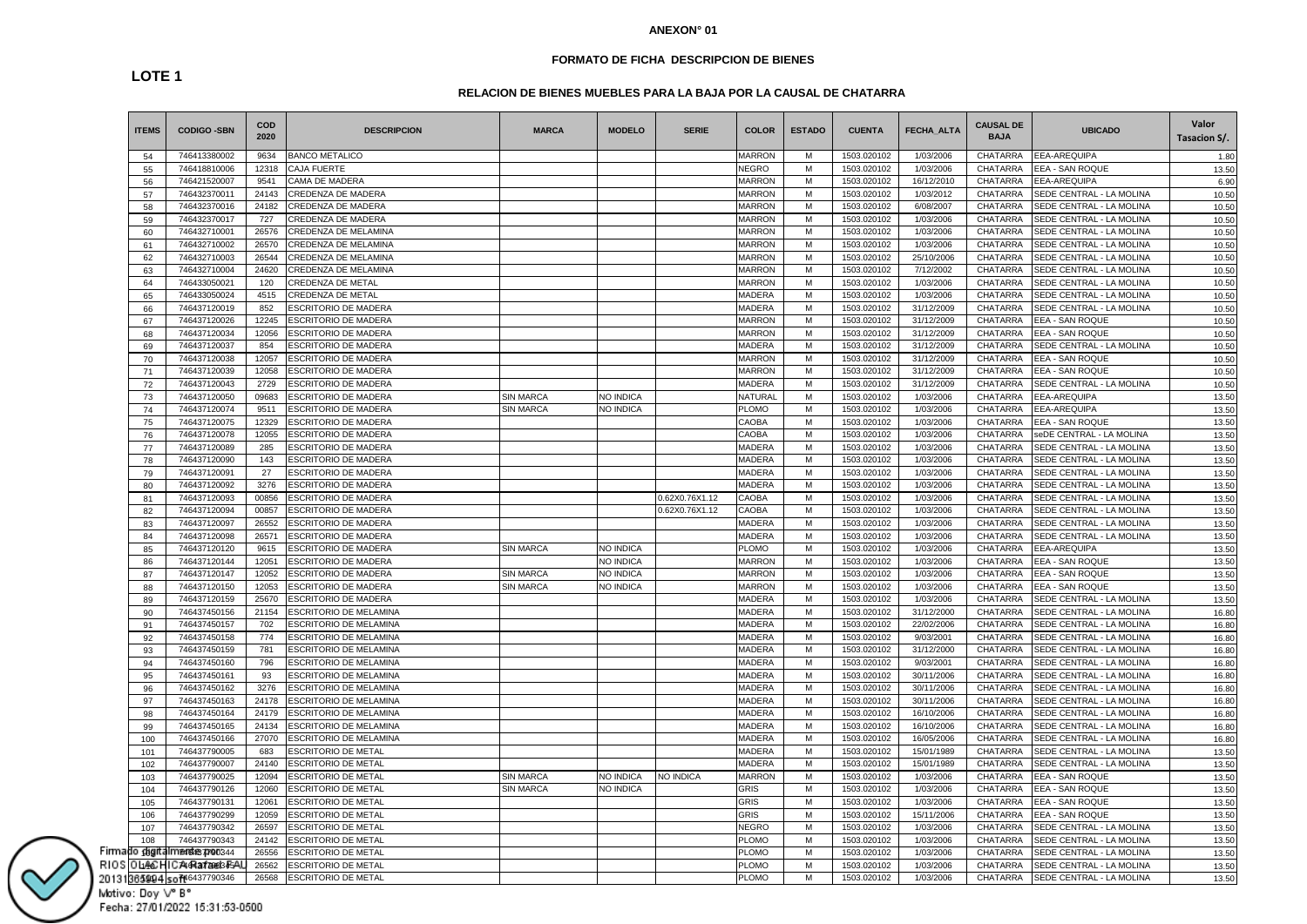### **FORMATO DE FICHA DESCRIPCION DE BIENES**

# **LOTE 1**

# **RELACION DE BIENES MUEBLES PARA LA BAJA POR LA CAUSAL DE CHATARRA**

| <b>ITEMS</b>  | <b>CODIGO -SBN</b>          | <b>COD</b><br>2020 | <b>DESCRIPCION</b>             | <b>MARCA</b> | <b>MODELO</b> | <b>SERIE</b> | <b>COLOR</b>    | <b>ESTADO</b> | <b>CUENTA</b> | <b>FECHA ALTA</b> | <b>CAUSAL DE</b><br><b>BAJA</b> | <b>UBICADO</b>           | Valor<br>Tasacion S/. |
|---------------|-----------------------------|--------------------|--------------------------------|--------------|---------------|--------------|-----------------|---------------|---------------|-------------------|---------------------------------|--------------------------|-----------------------|
| 112           | 746437790347                | 26584              | ESCRITORIO DE METAL            |              |               |              | PLOMO           | M             | 1503.020102   | 1/03/2006         | CHATARRA                        | SEDE CENTRAL - LA MOLINA | 13.50                 |
| 113           | 746437790348                | 26585              | ESCRITORIO DE METAL            |              |               |              | PLOMO           | M             | 1503.020102   | 1/03/2006         | CHATARRA                        | SEDE CENTRAL - LA MOLINA | 13.50                 |
| 114           | 746440330003                | 20859              | ESTANTE ARCHIVADOR DE MELAMINA |              |               |              | CAOBA           | M             | 1503.020102   | 15/12/2011        | CHATARRA                        | SEDE CENTRAL - LA MOLINA | 13.50                 |
| 115           | 746440330004                | 116                | ESTANTE ARCHIVADOR DE MELAMINA |              |               |              | CAOBA           | M             | 1503.020102   | 15/12/2011        | CHATARRA                        | SEDE CENTRAL - LA MOLINA | 13.50                 |
| 116           | 746440330005                | 20871              | ESTANTE ARCHIVADOR DE MELAMINA |              |               |              | CAOBA           | M             | 1503.020102   | 20/12/2012        | CHATARRA                        | SEDE CENTRAL - LA MOLINA | 13.50                 |
| 117           | 746441180006                | 25696              | ESTANTE DE MADERA              |              |               |              | CAOBA           | M             | 1503.020102   | 15/12/2011        | CHATARRA                        | SEDE CENTRAL - LA MOLINA | 7.80                  |
| 118           | 746441180007                | 25697              | ESTANTE DE MADERA              |              |               |              | CAOBA           | M             | 1503.020102   | 11/12/2012        | CHATARRA                        | SEDE CENTRAL - LA MOLINA | 7.80                  |
| 119           | 746441520009                | 26586              | ESTANTE DE MELAMINA            |              |               |              | CREMA           | M             | 1503.020102   | 25/11/2010        | CHATARRA                        | SEDE CENTRAL - LA MOLINA | 7.80                  |
| 120           | 746441520010                | 26587              | ESTANTE DE MELAMINA            |              |               |              | CREMA           | M             | 1503.020102   | 25/11/2010        | CHATARRA                        | SEDE CENTRAL - LA MOLINA | 7.80                  |
| 121           | 746441520011                | 26588              | ESTANTE DE MELAMINA            |              |               |              | CREMA           | M             | 1503.020102   | 25/11/2010        | CHATARRA                        | SEDE CENTRAL - LA MOLINA | 7.80                  |
| 122           | 746441520012                | 26589              | <b>ESTANTE DE MELAMINA</b>     |              |               |              | CREMA           | M             | 1503.020102   | 25/11/2010        | CHATARRA                        | SEDE CENTRAL - LA MOLINA | 7.80                  |
| 123           | 746441520013                | 26591              | ESTANTE DE MELAMINA            |              |               |              | CREMA           | M             | 1503.020102   | 15/09/2010        | CHATARRA                        | SEDE CENTRAL - LA MOLINA | 7.80                  |
| 124           | 746441520022                | 24184              | ESTANTE DE MELAMINA            |              |               |              | CREMA           | M             | 1503.020102   | 15/12/2011        | CHATARRA                        | SEDE CENTRAL - LA MOLINA | 7.80                  |
| 125           | 746441520023                | 24186              | ESTANTE DE MELAMINA            |              |               |              | CREMA           | M             | 1503.020102   | 15/12/2011        | CHATARRA                        | SEDE CENTRAL - LA MOLINA | 7.80                  |
| 126           | 746441520024                | 24187              | ESTANTE DE MELAMINA            |              |               |              | CREMA           | M             | 1503.020102   | 15/12/2011        | CHATARRA                        | SEDE CENTRAL - LA MOLINA | 7.80                  |
| 127           | 746441520025                | 24188              | ESTANTE DE MELAMINA            |              |               |              | CREMA           | M             | 1503.020102   | 15/12/2011        | CHATARRA                        | SEDE CENTRAL - LA MOLINA | 7.80                  |
| 128           | 746441520026                | 24954              | ESTANTE DE MELAMINA            |              |               |              | CREMA           | M             | 1503.020102   | 15/12/2011        | CHATARRA                        | SEDE CENTRAL - LA MOLINA | 7.80                  |
| 129           | 746441520027                | 24958              | ESTANTE DE MELAMINA            |              |               |              | CREMA           | M             | 1503.020102   | 15/12/2011        | CHATARRA                        | SEDE CENTRAL - LA MOLINA | 7.80                  |
| 130           | 746441520028                | 24600              | <b>ESTANTE DE MELAMINA</b>     |              |               |              | CREMA           | M             | 1503.020102   | 15/12/2011        | CHATARRA                        | SEDE CENTRAL - LA MOLINA | 7.80                  |
| 131           | 746441520029                | 24605              | ESTANTE DE MELAMINA            |              |               |              | CREMA           | M             | 1503.020102   | 15/12/2011        | CHATARRA                        | SEDE CENTRAL - LA MOLINA | 7.80                  |
| 132           | 746441520030                | 24606              | ESTANTE DE MELAMINA            |              |               |              | CREMA           | M             | 1503.020102   | 15/12/2011        | CHATARRA                        | SEDE CENTRAL - LA MOLINA | 7.80                  |
| 133           | 746441520031                | 24608              | ESTANTE DE MELAMINA            |              |               |              | CREMA           | M             | 1503.020102   | 15/12/2011        | CHATARRA                        | SEDE CENTRAL - LA MOLINA | 7.80                  |
| 134           | 746441520047                | 26592              | ESTANTE DE MELAMINA            |              |               |              | <b>GRIS NEG</b> | M             | 1503.020102   | 27/10/2001        | CHATARRA                        | SEDE CENTRAL - LA MOLINA | 7.80                  |
|               | 746441520052                | 26594              | ESTANTE DE MELAMINA            |              |               |              | <b>GRIS NEG</b> | M             | 1503.020102   | 31/12/2000        | <b>CHATARRA</b>                 | SEDE CENTRAL - LA MOLINA |                       |
| 135           |                             |                    |                                |              |               |              | <b>GRIS NEG</b> | M             | 1503.020102   | 11/11/2002        | CHATARRA                        |                          | 7.80                  |
| 136           | 746441520055                | 26595              | ESTANTE DE MELAMINA            |              |               |              |                 |               |               |                   |                                 | SEDE CENTRAL - LA MOLINA | 7.80                  |
| 137           | 746441520059                | 26596              | ESTANTE DE MELAMINA            |              |               |              | <b>GRIS NEG</b> | M             | 1503.020102   | 22/10/2001        | CHATARRA                        | SEDE CENTRAL - LA MOLINA | 7.80                  |
| 138           | 746441520063                | 26593              | ESTANTE DE MELAMINA            |              |               |              | <b>GRIS NEG</b> | M             | 1503.020102   | 31/12/2000        | CHATARRA                        | SEDE CENTRAL - LA MOLINA | 7.80                  |
| 139           | 746441520067                | 27072              | <b>ESTANTE DE MELAMINA</b>     |              |               |              | <b>BEIGE</b>    | M             | 1503.020102   | 26/03/2008        | CHATARRA                        | SEDE CENTRAL - LA MOLINA | 7.80                  |
| 140           | 746441520068                | 27073              | ESTANTE DE MELAMINA            |              |               |              | <b>BEIGE</b>    | M             | 1503.020102   | 26/03/2008        | CHATARRA                        | SEDE CENTRAL - LA MOLINA | 7.80                  |
| 141           | 746441520069                | 27075              | ESTANTE DE MELAMINA            |              |               |              | <b>BEIGE</b>    | M             | 1503.020102   | 26/03/2008        | CHATARRA                        | SEDE CENTRAL - LA MOLINA | 7.80                  |
| 142           | 746441520070                | 27077              | ESTANTE DE MELAMINA            |              |               |              | <b>BEIGE</b>    | M             | 1503.020102   | 26/03/2008        | CHATARRA                        | SEDE CENTRAL - LA MOLINA | 7.80                  |
| 143           | 746441860067                | 266                | ESTANTE DE METAL               |              |               |              | PLOMO           | M             | 1503.020102   | 23/12/2009        | CHATARRA                        | SEDE CENTRAL - LA MOLINA | 7.80                  |
| 144           | 746449320066                | 26546              | <b>MESA DE MADERA</b>          |              |               |              | CAOBA           | M             | 1503.020102   | 1/03/2006         | CHATARRA                        | SEDE CENTRAL - LA MOLINA | 7.80                  |
| 145           | 746449320101                | 09635              | <b>MESA DE MADERA</b>          |              |               |              | <b>MARRON</b>   | М             | 1503.020102   | 1/03/2006         | CHATARRA                        | EEA-AREQUIPA             | 7.80                  |
| 146           | 746450560003                | 2748               | <b>MESA DE MELAMINA</b>        |              |               |              | <b>BLANCO</b>   | M             | 1503.020102   | 14/10/2005        | CHATARRA                        | SEDE CENTRAL - LA MOLINA | 7.80                  |
| 147           | 746450560004                | 24610              | <b>MESA DE MELAMINA</b>        |              |               |              | CAOBA           | M             | 1503.020102   | 10/08/2001        | CHATARRA                        | SEDE CENTRAL - LA MOLINA | 7.80                  |
| 148           | 746450560005                | 24614              | MESA DE MELAMINA               |              |               |              | CAOBA           | M             | 1503.020102   | 14/10/2005        | CHATARRA                        | SEDE CENTRAL - LA MOLINA | 7.80                  |
| 149           | 746450560006                | 24619              | MESA DE MELAMINA               |              |               |              | CAOBA           | M             | 1503.020102   | 10/08/2001        | CHATARRA                        | SEDE CENTRAL - LA MOLINA | 7.80                  |
| 150           | 746450680071                | 9509               | <b>MESA DE METAL</b>           |              |               |              | <b>NEGRO</b>    | M             | 1503.020102   | 1/03/2006         | CHATARRA                        | SEDE CENTRAL - LA MOLINA | 7.80                  |
| 151           | 746450680074                | 9538               | <b>MESA DE METAL</b>           |              |               |              | CAFÉ            | M             | 1503.020102   | 1/03/2006         | CHATARRA                        | EEA-AREQUIPA             | 7.80                  |
| 152           | 746450680075                | 9539               | <b>MESA DE METAL</b>           |              |               |              | CAFÉ            | M             | 1503.020102   | 1/03/2006         | CHATARRA                        | EEA-AREQUIPA             | 7.80                  |
| 153           | 746450680076                | 9540               | <b>MESA DE METAL</b>           |              |               |              | CAFÉ            | M             | 1503.020102   | 1/03/2006         | CHATARRA                        | EEA-AREQUIPA             | 7.80                  |
| 154           | 746450680077                | 9527               | MESA DE METAL                  |              |               |              | CAFÉ            | M             | 1503.020102   | 1/03/2006         | CHATARRA                        | EEA-AREQUIPA             | 7.80                  |
| 155           | 746450680078                | 9528               | MESA DE METAL                  |              |               |              | CAFÉ            | M             | 1503.020102   | 1/03/2006         | CHATARRA                        | EEA-AREQUIPA             | 7.80                  |
| 156           | 746450680079                | 9549               | <b>MESA DE METAL</b>           |              |               |              | CAFÉ            | M             | 1503.020102   | 1/03/2006         | CHATARRA                        | EEA-AREQUIPA             | 7.80                  |
| 157           | 746450680080                | 9546               | <b>MESA DE METAL</b>           |              |               |              | CAFÉ            | M             | 1503.020102   | 1/03/2006         | CHATARRA                        | EEA-AREQUIPA             | 7.80                  |
| 158           | 746450680081                | 9547               | <b>MESA DE METAL</b>           |              |               |              | CAFÉ            | M             | 1503.020102   | 1/03/2006         | <b>CHATARRA</b>                 | EEA-AREQUIPA             | 7.80                  |
| 159           | 746450680082                | 9543               | <b>MESA DE METAL</b>           |              |               |              | CAFÉ            | M             | 1503.020102   | 1/03/2006         | CHATARRA                        | EEA-AREQUIPA             | 7.80                  |
| 160           | 746450680083                | 9544               | <b>MESA DE METAL</b>           |              |               |              | CAFÉ            | M             | 1503.020102   | 1/03/2006         | CHATARRA                        | EEA-AREQUIPA             | 7.80                  |
| 161           | 746450680084                | 9529               | <b>MESA DE METAL</b>           |              |               |              | CAFÉ            | M             | 1503.020102   | 1/03/2006         | CHATARRA                        | EEA-AREQUIPA             | 7.80                  |
| 162           | 746450680085                | S/C                | MESA DE METAL                  |              |               |              | <b>NEGRO</b>    | M             | 1503.020102   | 1/03/2006         | CHATARRA                        | EEA-AREQUIPA             | 13.50                 |
| 163           | 746450680086                | S/C                | MESA DE METAL                  |              |               |              | <b>NEGRO</b>    | M             | 1503.020102   | 1/03/2006         | CHATARRA                        | EEA-AREQUIPA             | 13.50                 |
| 164           | 746450680087                | S/C                | MESA DE METAL                  |              |               |              | <b>NEGRO</b>    | M             | 1503.020102   | 1/03/2006         | CHATARRA                        | EEA-AREQUIPA             | 13.50                 |
| 165           | 746450680088                | 09518              | <b>MESA DE METAL</b>           |              |               |              | <b>NEGRO</b>    | M             | 1503.020102   | 1/03/2006         | CHATARRA                        | EEA-AREQUIPA             | 13.50                 |
| 166           | 746450680090                | S/C                | MESA DE METAL                  |              |               |              | <b>NEGRO</b>    | M             | 1503.020102   | 1/03/2006         | CHATARRA                        | EEA-AREQUIPA             |                       |
| Firmado digit | <b>mendasge80091</b>        | 26582              | <b>MESA DE METAL</b>           |              |               |              | <b>NEGRO</b>    | M             | 1503.020102   | 1/03/2006         | CHATARRA                        | SEDE CENTRAL - LA MOLINA | 13.50                 |
|               |                             |                    |                                |              |               |              |                 |               |               |                   |                                 |                          | 13.50                 |
| RIOS          | OLIGE HIC A4 FA 50 6890 92A | 26578              | <b>MESA DE METAL</b>           |              |               |              | <b>NEGRO</b>    | M             | 1503.020102   | 1/03/2006         | CHATARRA                        | SEDE CENTRAL - LA MOLINA | 13.50                 |
|               | 20131365094 soft6450680093  | 25561              | <b>MESA DE METAL</b>           |              |               |              | <b>NEGRO</b>    | M             | 1503.020102   | 1/03/2006         | CHATARRA                        | SEDE CENTRAL - LA MOLINA | 13.50                 |

Motivo: Doy V° B° Fecha: 27/01/2022 15:32:02-0500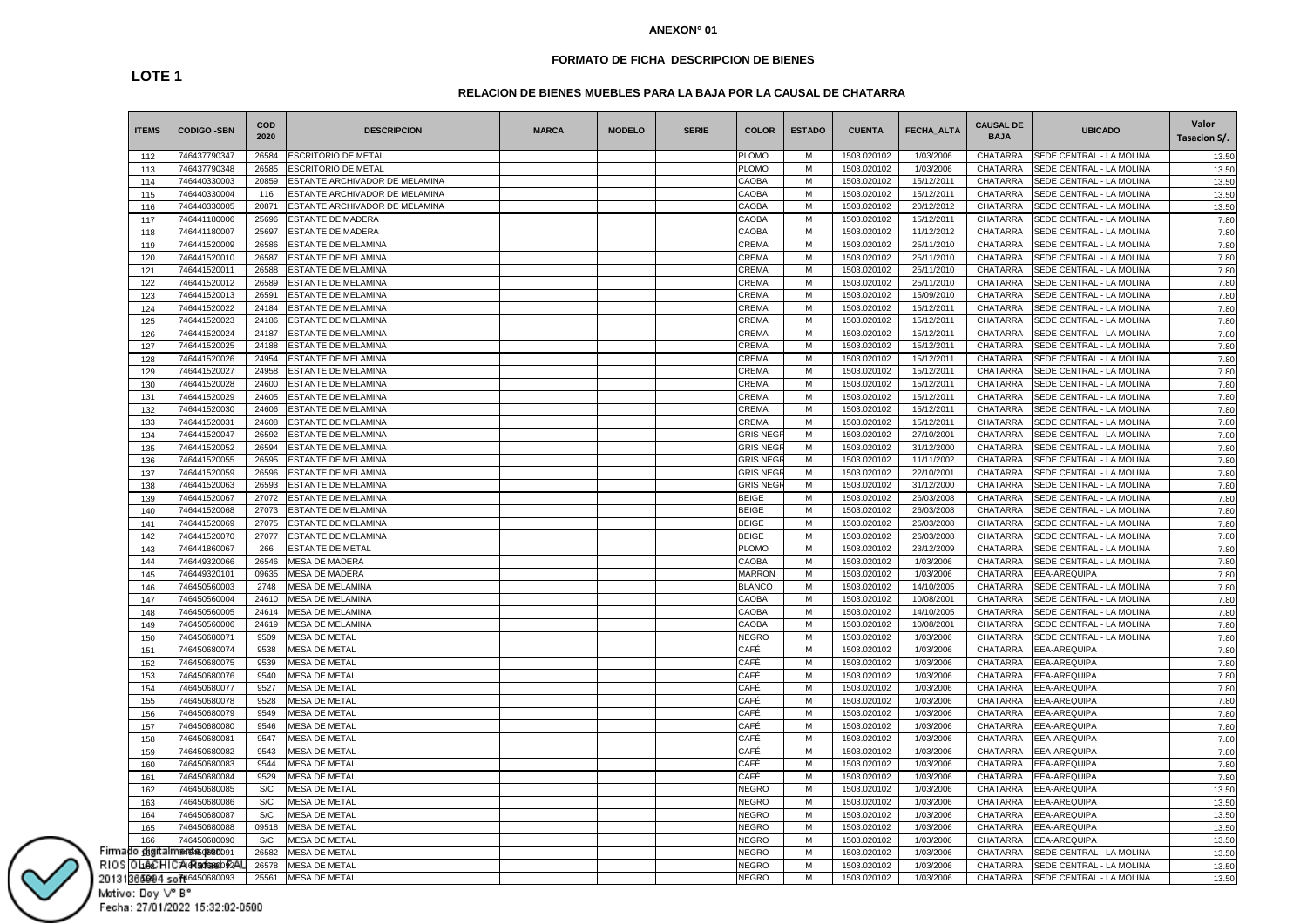### **FORMATO DE FICHA DESCRIPCION DE BIENES**

# **RELACION DE BIENES MUEBLES PARA LA BAJA POR LA CAUSAL DE CHATARRA**

| <b>ITEMS</b>    | <b>CODIGO -SBN</b>                    | COD<br>2020    | <b>DESCRIPCION</b>         | <b>MARCA</b> | <b>MODELO</b> | <b>SERIE</b>   | <b>COLOR</b>  | <b>ESTADO</b> | <b>CUENTA</b>              | FECHA_ALTA             | <b>CAUSAL DE</b><br><b>BAJA</b> | <b>UBICADO</b>           | Valor<br>Tasacion S/. |
|-----------------|---------------------------------------|----------------|----------------------------|--------------|---------------|----------------|---------------|---------------|----------------------------|------------------------|---------------------------------|--------------------------|-----------------------|
| 170             | 746450680094                          | 26569          | <b>MESA DE METAL</b>       |              |               |                | <b>NEGRO</b>  | м             | 1503.020102                | 1/03/2006              | <b>CHATARRA</b>                 | SEDE CENTRAL - LA MOLINA | 13.50                 |
| 171             | 746450680095                          | 654            | <b>MESA DE METAL</b>       |              |               |                | <b>NEGRO</b>  | М             | 1503.020102                | 1/03/2006              | CHATARRA                        | SEDE CENTRAL - LA MOLINA | 13.50                 |
| 172             | 746450680096                          | 768            | MESA DE METAL              |              |               |                | <b>NEGRO</b>  | М             | 1503.020102                | 1/03/2006              | CHATARRA                        | SEDE CENTRAL - LA MOLINA | 13.50                 |
| 173             | 746450680102                          | S/C            | MESA DE METAL              |              |               |                | <b>NEGRO</b>  | M             | 1503.020102                | 1/03/2006              | CHATARRA                        | EEA-AREQUIPA             | 13.50                 |
| 174             | 746450680106                          | 9515           | MESA DE METAL              |              |               |                | <b>NEGRO</b>  | М             | 1503.020102                | 1/03/2006              | CHATARRA                        | EEA-AREQUIPA             | 13.50                 |
| 175             | 746460170003                          | 20478          | MODULO DE MADERA           |              |               | 1.20X0.60X1.83 | CAOBA         | М             | 1503.020102                | 13/10/1998             | CHATARRA                        | SEDE CENTRAL - LA MOLINA | 19.50                 |
| 176             | 746460170004                          | 20728          | MODULO DE MADERA           |              |               | 1.34X0.30X0.74 | CAOBA         | M             | 1503.020102                | 1/03/2006              | <b>CHATARRA</b>                 | SEDE CENTRAL - LA MOLINA | 19.50                 |
| 177             | 746460170010                          | 00707          | MODULO DE MADERA           |              |               | 1.40X0.30X0.74 | CREMA         | М             | 1503.020102                | 1/03/2006              | CHATARRA                        | SEDE CENTRAL - LA MOLINA | 19.50                 |
| 178             | 746460170012                          | 26548          | MODULO DE MADERA           |              |               |                | <b>CREMA</b>  | М             | 1503.020102                | 1/03/2006              | CHATARRA                        | SEDE CENTRAL - LA MOLINA | 19.50                 |
| 179             | 746460170013                          | 26519          | MODULO DE MADERA           |              |               |                | <b>CREMA</b>  | M             | 1503.020102                | 1/03/2006              | <b>CHATARRA</b>                 | SEDE CENTRAL - LA MOLINA | 19.50                 |
| 180             | 746460170014                          | 26553          | MODULO DE MADERA           |              |               |                | <b>CREMA</b>  | М             | 1503.020102                | 1/03/2006              | CHATARRA                        | SEDE CENTRAL - LA MOLINA | 19.50                 |
| 181             | 746460170015                          | 26577          | MODULO DE MADERA           |              |               |                | <b>CREMA</b>  | М             | 1503.020102                | 1/03/2006              | CHATARRA                        | SEDE CENTRAL - LA MOLINA | 19.50                 |
| 182             | 746460170016                          | 26559          | MODULO DE MADERA           |              |               |                | <b>CREMA</b>  | М             | 1503.020102                | 1/03/2006              | CHATARRA                        | SEDE CENTRAL - LA MOLINA | 19.50                 |
| 183             | 746462880001                          | 26580          | <b>MOSTRADOR DE MADERA</b> |              |               |                | CREMA         | М             | 1503.020102                | 1/04/2004              | CHATARRA                        | SEDE CENTRAL - LA MOLINA | 19.50                 |
| 184             | 746462880004                          | 27078          | MOSTRADOR DE MADERA        |              |               |                | CREMA         | М             | 1503.020102                | 1/03/2006              | CHATARRA                        | SEDE CENTRAL - LA MOLINA | 19.50                 |
| 185             | 746462880005                          | 27076          | MOSTRADOR DE MADERA        |              |               |                | CREMA         | M             | 1503.020102                | 1/03/2006              | <b>CHATARRA</b>                 | SEDE CENTRAL - LA MOLINA | 19.50                 |
| 186             | 746462880006                          | 27079          | MOSTRADOR DE MADERA        |              |               |                | CREMA         | М             | 1503.020102                | 1/03/2006              | CHATARRA                        | SEDE CENTRAL - LA MOLINA | 19.50                 |
| 187             | 746473050024                          | 14013          | PIZARRA ACRILICA           |              |               |                | <b>BLANCO</b> | М             | 1503.020102                | 1/03/2006              | CHATARRA                        | <b>EEA - ILLPA</b>       | 6.00                  |
| 188             | 746473050032                          | 24130          | PIZARRA ACRILICA           |              |               |                | <b>BLANCO</b> | М             | 1503.020102                | 1/03/2006              | CHATARRA                        | SEDE CENTRAL - LA MOLINA | 6.00                  |
| 189             | 746473050033                          | 24129          | PIZARRA ACRILICA           |              |               |                | <b>BLANCO</b> | М             | 1503.020102                | 1/03/2006              | CHATARRA                        | SEDE CENTRAL - LA MOLINA | 6.00                  |
| 190             | 746473050034                          | 24171          | PIZARRA ACRILICA           |              |               |                | <b>BLANCO</b> | М             | 1503.020102                | 1/03/2006              | CHATARRA                        | SEDE CENTRAL - LA MOLINA | 6.00                  |
| 191             | 746473050035                          | 25610          | PIZARRA ACRILICA           |              |               |                | <b>BLANCO</b> | М             | 1503.020102                | 1/03/2006              | CHATARRA                        | SEDE CENTRAL - LA MOLINA | 6.00                  |
| 192             | 746478480001                          | 26768          | REPISA (MAYOR A 1/4 UIT)   |              |               |                | <b>MARRON</b> | M             | 1503.020102                | 22/12/2008             | CHATARRA                        | SEDE CENTRAL - LA MOLINA | 10.80                 |
| 193             | 746478480002                          | 2409           | REPISA (MAYOR A 1/4 UIT)   |              |               |                | <b>MARRON</b> | М             | 1503.020102                | 22/12/2008             | CHATARRA                        | SEDE CENTRAL - LA MOLINA | 10.80                 |
| 194             | 746481190002                          | 12113          | SILLA FIJA DE MADERA       |              |               |                | <b>MARRON</b> | М             | 1503.020102                | 31/12/2009             | CHATARRA                        | EEA - SAN ROQUE          | 1.80                  |
| 195             | 746481190003                          | 11933          | SILLA FIJA DE MADERA       |              |               |                | <b>MARRON</b> | М             | 1503.020102                | 31/12/2009             | CHATARRA                        | EEA - SAN ROQUE          | 1.80                  |
| 196             | 746481190004                          | 12265          | SILLA FIJA DE MADERA       |              |               |                | <b>MARRON</b> | М             | 1503.020102                | 31/12/2009             | CHATARRA                        | EEA - SAN ROQUE          | 1.80                  |
| 197             | 746481190005                          | 11869          | SILLA FIJA DE MADERA       |              |               |                | <b>MARRON</b> | М             | 1503.020102                | 31/12/2009             | CHATARRA                        | EEA - SAN ROQUE          | 1.80                  |
| 198             | 746481190007                          | 12266          | SILLA FIJA DE MADERA       |              |               |                | <b>MARRON</b> | М             | 1503.020102                | 31/12/2009             | CHATARRA                        | EEA - SAN ROQUE          | 1.80                  |
| 199             | 746481190008                          | 21318          | SILLA FIJA DE MADERA       |              |               |                | <b>MARRON</b> | М             | 1503.020102                | 31/12/2009             | CHATARRA                        | EEA - SAN ROQUE          | 1.80                  |
| 200             | 746481190009                          | 11832          | SILLA FIJA DE MADERA       |              |               |                | <b>MARRON</b> | М             | 1503.020102                | 28/12/2010             | CHATARRA                        | EEA - SAN ROQUE          | 1.80                  |
| 201             | 746481190010                          | 12115          | SILLA FIJA DE MADERA       |              |               |                | <b>MARRON</b> | M             | 1503.020102                | 28/12/2010             | CHATARRA                        | EEA - SAN ROQUE          | 1.80                  |
| 202             | 746481190012                          | 11894          | SILLA FIJA DE MADERA       |              |               |                | <b>MARRON</b> | М             | 1503.020102                | 28/12/2010             | CHATARRA                        | EEA - SAN ROQUE          | 1.80                  |
| 203             | 746481190015                          | 12116          | SILLA FIJA DE MADERA       |              |               |                | <b>MARRON</b> | М             | 1503.020102                | 15/12/2011             | CHATARRA                        | EEA - SAN ROQUE          | 1.80                  |
| 204             | 746481190059                          | 09512          | SILLA FIJA DE MADERA       |              |               |                | <b>MARRON</b> | M             | 1503.020102                | 1/03/2006              | CHATARRA                        | EEA-AREQUIPA             | 1.80                  |
| 205             | 746481190064                          | 1416           | SILLA FIJA DE MADERA       |              |               |                | <b>MARRON</b> | М             | 1503.020102                | 1/03/2006              | CHATARRA                        | SEDE CENTRAL - LA MOLINA | 1.80                  |
| 206             | 746481190066                          | 414            | SILLA FIJA DE MADERA       |              |               |                | <b>MARRON</b> | М             | 1503.020102                | 1/03/2006              | CHATARRA                        | SEDE CENTRAL - LA MOLINA | 1.80                  |
| 207             | 746481190067                          | 419            | SILLA FIJA DE MADERA       |              |               |                | <b>MARRON</b> | М             | 1503.020102                | 1/03/2006              | CHATARRA                        | SEDE CENTRAL - LA MOLINA | 1.80                  |
| 208             | 746481190068                          | 367            | SILLA FIJA DE MADERA       |              |               |                | <b>MARRON</b> | М             | 1503.020102                | 1/03/2006              | CHATARRA                        | SEDE CENTRAL - LA MOLINA | 1.80                  |
| 209             | 746481190070                          | 368            | SILLA FIJA DE MADERA       |              |               |                | <b>MARRON</b> | М             | 1503.020102                | 1/03/2006              | CHATARRA                        | SEDE CENTRAL - LA MOLINA | 1.80                  |
| 210             | 746481190072                          | 238            | SILLA FIJA DE MADERA       |              |               |                | <b>MARRON</b> | M             | 1503.020102                | 1/03/2006              | CHATARRA                        | SEDE CENTRAL - LA MOLINA | 1.80                  |
| 211             | 746481190073                          | 26681          | SILLA FIJA DE MADERA       |              |               |                | <b>MARRON</b> | М             | 1503.020102                | 1/03/2006              | CHATARRA                        | SEDE CENTRAL - LA MOLINA | 1.80                  |
| 212             | 746481190074                          | 25506          | SILLA FIJA DE MADERA       |              |               |                | <b>MARRON</b> | М             | 1503.020102                | 1/03/2006              | CHATARRA                        | SEDE CENTRAL - LA MOLINA | 1.80                  |
| 213             | 746481190075                          | 119            | SILLA FIJA DE MADERA       |              |               |                | <b>MARRON</b> | M             | 1503.020102                | 1/03/2006              | <b>CHATARRA</b>                 | SEDE CENTRAL - LA MOLINA | 1.80                  |
| 214             | 746481190123                          | 9572           | SILLA FIJA DE MADERA       |              |               |                | <b>NEGRO</b>  | М             | 1503.020102                | 1/03/2006              | CHATARRA                        | EEA-AREQUIPA             | 1.80                  |
| 215             | 746481190126                          | 9563           | SILLA FIJA DE MADERA       |              |               |                | <b>MARRON</b> | М             | 1503.020102                | 1/03/2006              | CHATARRA                        | EEA-AREQUIPA             | 1.80                  |
| 216             | 746481190139                          | 09636          | SILLA FIJA DE MADERA       |              |               |                | <b>MARRON</b> | М             | 1503.020102                | 1/03/2006              | CHATARRA                        | EEA-AREQUIPA             | 1.80                  |
| 217             | 746481190164                          | 09550          | SILLA FIJA DE MADERA       |              |               |                | <b>MARRON</b> | М             | 1503.020102                | 1/03/2006              | CHATARRA                        | EEA-AREQUIPA             | 1.80                  |
|                 |                                       |                | SILLA FIJA DE MADERA       |              |               |                | <b>MARRON</b> | М             |                            |                        | CHATARRA                        | EEA-AREQUIPA             |                       |
| 218             | 746481190167<br>746481190226          | 09694<br>00757 | SILLA FIJA DE MADERA       |              |               |                | <b>MARRON</b> | М             | 1503.020102<br>1503.020102 | 1/03/2006<br>1/03/2006 | <b>CHATARRA</b>                 | SEDE CENTRAL - LA MOLINA | 1.80                  |
| 219             | 746481190227                          | 00758          | SILLA FIJA DE MADERA       |              |               |                | <b>MARRON</b> | М             | 1503.020102                | 1/03/2006              | CHATARRA                        | SEDE CENTRAL - LA MOLINA | 1.80                  |
| 220             | 746481190229                          | 26683          | SILLA FIJA DE MADERA       |              |               |                | <b>MARRON</b> | М             | 1503.020102                | 1/03/2006              | CHATARRA                        | SEDE CENTRAL - LA MOLINA | 1.80                  |
| 221             | 746481190255                          | 26673          | SILLA FIJA DE MADERA       |              |               |                | <b>MARRON</b> | М             |                            |                        | CHATARRA                        | SEDE CENTRAL - LA MOLINA | 1.80                  |
| 222             |                                       |                |                            |              |               |                |               |               | 1503.020102                | 1/03/2006              |                                 |                          | 1.80                  |
| 223             | 746481190260                          | 26610          | SILLA FIJA DE MADERA       |              |               |                | <b>MARRON</b> | М             | 1503.020102                | 1/03/2006              | CHATARRA                        | SEDE CENTRAL - LA MOLINA | 1.80                  |
| 224<br>o zligit | 746481190283<br><b>me46481870</b> 004 | S/C            | SILLA FIJA DE MADERA       |              |               |                | <b>MARRON</b> | М             | 1503.020102                | 1/03/2006              | CHATARRA                        | EEA-AREQUIPA             | 1.80                  |
|                 |                                       | 20731<br>20744 | SILLA FIJA DE METAL        |              |               |                | <b>NEGRO</b>  | М<br>M        | 1503.020102                | 8/11/2013              | CHATARRA<br><b>CHATARRA</b>     | SEDE CENTRAL - LA MOLINA | 2.40                  |
| 0 l2ê© H        | C746Rafa7e0069A                       |                | SILLA FIJA DE METAL        |              |               |                | <b>NEGRO</b>  |               | 1503.020102                | 8/11/2013              |                                 | SEDE CENTRAL - LA MOLINA | 2.40                  |
|                 | 362204 soft46481870010                | 20753          | SILLA FIJA DE METAL        |              |               |                | <b>NEGRO</b>  | M             | 1503.020102                | 8/11/2013              | CHATARRA                        | SEDE CENTRAL - LA MOLINA | 2.40                  |

Firma<br>RIOS 

## Motivo: Doy V° B° Fecha: 27/01/2022 15:32:10-0500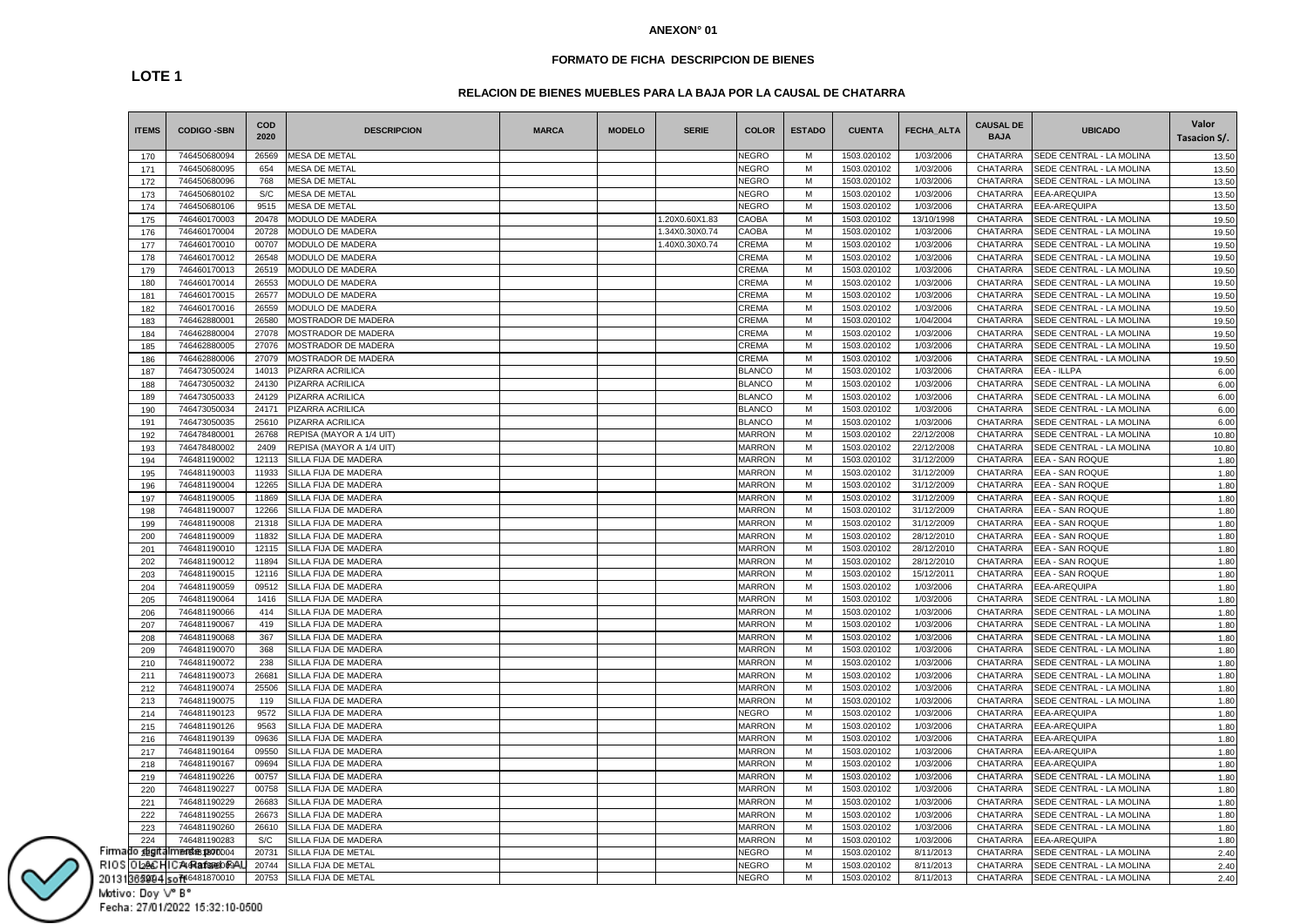### **FORMATO DE FICHA DESCRIPCION DE BIENES**

# **LOTE 1**

# **RELACION DE BIENES MUEBLES PARA LA BAJA POR LA CAUSAL DE CHATARRA**

| <b>ITEMS</b> | <b>CODIGO -SBN</b>          | COD<br>2020 | <b>DESCRIPCION</b>              | <b>MARCA</b> | <b>MODELO</b> | <b>SERIE</b> | <b>COLOR</b> | <b>ESTADO</b> | <b>CUENTA</b> | <b>FECHA ALTA</b> | <b>CAUSAL DE</b><br><b>BAJA</b> | <b>UBICADO</b>           | Valor<br>Tasacion S/. |
|--------------|-----------------------------|-------------|---------------------------------|--------------|---------------|--------------|--------------|---------------|---------------|-------------------|---------------------------------|--------------------------|-----------------------|
| 228          | 746481870014                | 729         | SILLA FIJA DE METAL             |              |               |              | NEGRO        | м             | 1503.020102   | 8/11/2013         | <b>CHATARRA</b>                 | SEDE CENTRAL - LA MOLINA | 2.40                  |
| 229          | 746481870029                | 25611       | SILLA FIJA DE METAL             |              |               |              | NEGRO        | М             | 1503.020102   | 8/11/2013         | <b>CHATARRA</b>                 | SEDE CENTRAL - LA MOLINA | 2.40                  |
| 230          | 746481870051                | 2315        | SILLA FIJA DE METAL             |              |               |              | NEGRO        | M             | 1503.020102   | 8/11/2013         | <b>CHATARRA</b>                 | SEDE CENTRAL - LA MOLINA | 2.40                  |
| 231          | 746481870052                | 2316        | SILLA FIJA DE METAL             |              |               |              | NEGRO        | M             | 1503.020102   | 8/11/2013         | CHATARRA                        | SEDE CENTRAL - LA MOLINA | 2.40                  |
| 232          | 746481870053                | 9516        | SILLA FIJA DE METAL             |              |               |              | NEGRO        | М             | 1503.020102   | 8/11/2013         | <b>CHATARRA</b>                 | EEA-AREQUIPA             | 2.40                  |
| 233          | 746481870054                | 2317        | SILLA FIJA DE METAL             |              |               |              | NEGRO        | M             | 1503.020102   | 8/11/2013         | CHATARRA                        | SEDE CENTRAL - LA MOLINA | 2.40                  |
| 234          | 746481870055                | 417         | SILLA FIJA DE METAL             |              |               |              | <b>NEGRO</b> | M             | 1503.020102   | 8/11/2013         | <b>CHATARRA</b>                 | SEDE CENTRAL - LA MOLINA | 2.40                  |
| 235          | 746481870057                | 9517        | SILLA FIJA DE METAL             |              |               |              | NEGRO        | M             | 1503.020102   | 8/11/2013         | <b>CHATARRA</b>                 | EEA-AREQUIPA             | 2.40                  |
| 236          | 746481870058                | 420         | SILLA FIJA DE METAL             |              |               |              | <b>NEGRO</b> | M             | 1503.020102   | 8/11/2013         | <b>CHATARRA</b>                 | SEDE CENTRAL - LA MOLINA | 2.40                  |
| 237          | 746481870059                | 408         | SILLA FIJA DE METAL             |              |               |              | NEGRO        | М             | 1503.020102   | 8/11/2013         | CHATARRA                        | SEDE CENTRAL - LA MOLINA | 2.40                  |
| 238          | 746481870061                | 3103        | SILLA FIJA DE METAL             |              |               |              | NEGRO        | м             | 1503.020102   | 8/11/2013         | CHATARRA                        | SEDE CENTRAL - LA MOLINA | 2.40                  |
| 239          | 746481870062                | 4023        | SILLA FIJA DE METAL             |              |               |              | NEGRO        | M             | 1503.020102   | 8/11/2013         | CHATARRA                        | SEDE CENTRAL - LA MOLINA | 2.40                  |
| 240          | 746481870063                | 4101        | SILLA FIJA DE METAL             |              |               |              | NEGRO        | M             | 1503.020102   | 8/11/2013         | CHATARRA                        | SEDE CENTRAL - LA MOLINA | 2.40                  |
| 241          | 746481870064                | 4872        | SILLA FIJA DE METAL             |              |               |              | <b>NEGRO</b> | M             | 1503.020102   | 8/11/2013         | <b>CHATARRA</b>                 | SEDE CENTRAL - LA MOLINA | 2.40                  |
| 242          | 746481870065                | 24132       | SILLA FIJA DE METAL             |              |               |              | NEGRO        | М             | 1503.020102   | 8/11/2013         | CHATARRA                        | SEDE CENTRAL - LA MOLINA | 2.40                  |
| 243          | 746481870066                | 20761       | SILLA FIJA DE METAL             |              |               |              | NEGRO        | M             | 1503.020102   | 8/11/2013         | <b>CHATARRA</b>                 | SEDE CENTRAL - LA MOLINA | 2.40                  |
| 244          | 746481870068                | 26668       | SILLA FIJA DE METAL             |              |               |              | NEGRO        | М             | 1503.020102   | 8/11/2013         | CHATARRA                        | SEDE CENTRAL - LA MOLINA | 2.40                  |
| 245          | 746481870069                | 26641       | SILLA FIJA DE METAL             |              |               |              | NEGRO        | M             | 1503.020102   | 8/11/2013         | <b>CHATARRA</b>                 | SEDE CENTRAL - LA MOLINA | 2.40                  |
| 246          | 746481870071                | 26645       | SILLA FIJA DE METAL             |              |               |              | <b>NEGRO</b> | M             | 1503.020102   | 8/11/2013         | CHATARRA                        | SEDE CENTRAL - LA MOLINA | 2.40                  |
| 247          | 746481870072                | 26657       | SILLA FIJA DE METAL             |              |               |              | NEGRO        | М             | 1503.020102   | 8/11/2013         | CHATARRA                        | SEDE CENTRAL - LA MOLINA | 2.40                  |
| 248          | 746481870073                | 20725       | SILLA FIJA DE METAL             |              |               |              | NEGRO        | М             | 1503.020102   | 8/11/2013         | CHATARRA                        | SEDE CENTRAL - LA MOLINA | 2.40                  |
| 249          | 746481870075                | 273         | SILLA FIJA DE METAL             |              |               |              | NEGRO        | M             | 1503.020102   | 8/11/2013         | CHATARRA                        | SEDE CENTRAL - LA MOLINA | 2.40                  |
| 250          | 746481870076                | 20741       | SILLA FIJA DE METAL             |              |               |              | NEGRO        | M             | 1503.020102   | 8/11/2013         | <b>CHATARRA</b>                 | SEDE CENTRAL - LA MOLINA | 2.40                  |
| 251          | 746481870094                | 26611       | SILLA FIJA DE METAL             |              |               |              | NEGRO        | M             | 1503.020102   | 8/11/2013         | CHATARRA                        | SEDE CENTRAL - LA MOLINA | 2.40                  |
| 252          | 746481870097                | 9548        | SILLA FIJA DE METAL             |              |               |              | NEGRO        | M             | 1503.020102   | 8/11/2013         | <b>CHATARRA</b>                 | EEA-AREQUIPA             | 2.40                  |
| 253          | 746481870098                | 9551        | SILLA FIJA DE METAL             |              |               |              | NEGRO        | M             | 1503.020102   | 8/11/2013         | CHATARRA                        | EEA-AREQUIPA             | 2.40                  |
| 254          | 746481870135                | 09731       | SILLA FIJA DE METAL             |              |               |              | NEGRO        | м             | 1503.020102   | 8/11/2013         | CHATARRA                        | EEA-AREQUIPA             | 2.40                  |
| 255          | 746481870174                | 14295       | SILLA FIJA DE METAL             |              |               |              | <b>NEGRO</b> | М             | 1503.020102   | 8/11/2013         | CHATARRA                        | EEA - PUCALLPA           | 2.40                  |
| 256          | 746481870175                | 14293       | SILLA FIJA DE METAL             |              |               |              | NEGRO        | М             | 1503.020102   | 8/11/2013         | <b>CHATARRA</b>                 | EEA - PUCALLPA           | 2.40                  |
| 257          | 746481870176                | 14294       | SILLA FIJA DE METAL             |              |               |              | NEGRO        | M             | 1503.020102   | 8/11/2013         | CHATARRA                        | EEA - PUCALLPA           | 2.40                  |
| 258          | 746481870185                | 25674       | SILLA FIJA DE METAL             |              |               |              | NEGRO        | M             | 1503.020102   | 18/12/2010        | CHATARRA                        | SEDE CENTRAL - LA MOLINA | 2.40                  |
| 259          | 746481870186                | 25752       | SILLA FIJA DE METAL             |              |               |              | NEGRO        | М             | 1503.020102   | 16/12/2010        | <b>CHATARRA</b>                 | SEDE CENTRAL - LA MOLINA | 2.40                  |
| 260          | 746481870187                | 26654       | SILLA FIJA DE METAL             |              |               |              | NEGRO        | М             | 1503.020102   | 16/12/2010        | CHATARRA                        | SEDE CENTRAL - LA MOLINA | 2.40                  |
| 261          | 746481870188                | 26656       | SILLA FIJA DE METAL             |              |               |              | NEGRO        | M             | 1503.020102   | 16/12/2010        | <b>CHATARRA</b>                 | SEDE CENTRAL - LA MOLINA | 2.40                  |
| 262          | 746481870189                | 26659       | SILLA FIJA DE METAL             |              |               |              | NEGRO        | M             | 1503.020102   | 16/12/2010        | CHATARRA                        | SEDE CENTRAL - LA MOLINA | 2.40                  |
| 263          | 746481870191                | 26634       | SILLA FIJA DE METAL             |              |               |              | <b>NEGRO</b> | M             | 1503.020102   | 28/12/2010        | <b>CHATARRA</b>                 | SEDE CENTRAL - LA MOLINA | 2.40                  |
| 264          | 746481870193                | 26635       | SILLA FIJA DE METAL             |              |               |              | <b>NEGRO</b> | М             | 1503.020102   | 28/12/2010        | CHATARRA                        | SEDE CENTRAL - LA MOLINA | 2.40                  |
| 265          | 746481870195                | 26636       | SILLA FIJA DE METAL             |              |               |              | NEGRO        | м             | 1503.020102   | 28/12/2010        | CHATARRA                        | SEDE CENTRAL - LA MOLINA | 2.40                  |
| 266          | 746481870198                | 26650       | SILLA FIJA DE METAL             |              |               |              | NEGRO        | M             | 1503.020102   | 21/12/2010        | CHATARRA                        | SEDE CENTRAL - LA MOLINA | 2.40                  |
| 267          | 746481870227                | 26649       | SILLA FIJA DE METAL             |              |               |              | NEGRO        | M             | 1503.020102   | 28/12/2010        | CHATARRA                        | SEDE CENTRAL - LA MOLINA | 2.40                  |
| 268          | 746481870325                | 1802        | SILLA FIJA DE METAL             |              |               |              | NEGRO        | M             | 1503.020102   | 1/03/2006         | <b>CHATARRA</b>                 | SEDE CENTRAL - LA MOLINA | 2.40                  |
| 269          | 746481870326                | 270         | SILLA FIJA DE METAL             |              |               |              | NEGRO        | М             | 1503.020102   | 1/03/2006         | CHATARRA                        | SEDE CENTRAL - LA MOLINA | 2.40                  |
| 270          | 746481870327                | 190         | SILLA FIJA DE METAL             |              |               |              | NEGRO        | M             | 1503.020102   | 1/03/2006         | CHATARRA                        | SEDE CENTRAL - LA MOLINA | 2.40                  |
| 271          | 746481870328                | 151         | SILLA FIJA DE METAL             |              |               |              | NEGRO        | М             | 1503.020102   | 1/03/2006         | CHATARRA                        | SEDE CENTRAL - LA MOLINA | 2.40                  |
| 272          | 746481870329                | 117         | SILLA FIJA DE METAL             |              |               |              | NEGRO        | M             | 1503.020102   | 1/03/2006         | <b>CHATARRA</b>                 | SEDE CENTRAL - LA MOLINA | 2.40                  |
| 273          | 746481870330                | 26685       | SILLA FIJA DE METAL             |              |               |              | <b>NEGRO</b> | M             | 1503.020102   | 1/03/2006         | CHATARRA                        | SEDE CENTRAL - LA MOLINA | 2.40                  |
| 274          | 746481870331                | 26672       | SILLA FIJA DE METAL             |              |               |              | NEGRO        | М             | 1503.020102   | 1/03/2006         | <b>CHATARRA</b>                 | SEDE CENTRAL - LA MOLINA | 2.40                  |
| 275          | 746481870332                | 26674       | SILLA FIJA DE METAL             |              |               |              | NEGRO        | M             | 1503.020102   | 1/03/2006         | CHATARRA                        | SEDE CENTRAL - LA MOLINA | 2.40                  |
| 276          | 746481870333                | 26675       | SILLA FIJA DE METAL             |              |               |              | NEGRO        | M             | 1503.020102   | 1/03/2006         | CHATARRA                        | SEDE CENTRAL - LA MOLINA | 2.40                  |
| 277          | 746481870339                | 24148       | SILLA FIJA DE METAL             |              |               |              | NEGRO        | M             | 1503.020102   | 1/03/2006         | <b>CHATARRA</b>                 | SEDE CENTRAL - LA MOLINA | 2.40                  |
| 278          | 746483900001                | 9776        | <b>SILLA GIRATORIA DE METAL</b> |              |               |              | NEGRO        | М             | 1503.020102   | 18/02/2013        | CHATARRA                        | EEA-AREQUIPA             | 3.60                  |
| 279          | 746483900148                | 865         | <b>SILLA GIRATORIA DE METAL</b> |              |               |              | NEGRO        | M             | 1503.020102   | 31/12/2009        | <b>CHATARRA</b>                 | SEDE CENTRAL - LA MOLINA | 3.60                  |
| 280          | 746483900149                | 25601       | SILLA GIRATORIA DE METAL        |              |               |              | NEGRO        | M             | 1503.020102   | 16/12/2010        | CHATARRA                        | SEDE CENTRAL - LA MOLINA | 3.60                  |
| 281          | 746483900150                | 25602       | SILLA GIRATORIA DE METAL        |              |               |              | NEGRO        | м             | 1503.020102   | 16/12/2010        | CHATARRA                        | SEDE CENTRAL - LA MOLINA | 3.60                  |
| 282          | 746483900151                | 25604       | SILLA GIRATORIA DE METAL        |              |               |              | NEGRO        | М             | 1503.020102   | 28/12/2010        | <b>CHATARRA</b>                 | SEDE CENTRAL - LA MOLINA | 3.60                  |
| o gigita     | <b>Imerste 3900152</b>      | 1005        | SILLA GIRATORIA DE METAL        |              |               |              | NEGRO        | М             | 1503.020102   | 21/12/2010        | CHATARRA                        | SEDE CENTRAL - LA MOLINA | 3.60                  |
|              | ) L28AC HIC A46Ra330001 53A | 422         | SILLA GIRATORIA DE METAL        |              |               |              | NEGRO        | M             | 1503.020102   | 21/12/2010        | <b>CHATARRA</b>                 | SEDE CENTRAL - LA MOLINA | 3.60                  |
|              | 362994 sof#6483900154       | 369         | SILLA GIRATORIA DE METAL        |              |               |              | <b>NEGRO</b> | M             | 1503.020102   | 21/12/2010        | CHATARRA                        | SEDE CENTRAL - LA MOLINA | 3.60                  |

Firma RIOS 

## Motivo: Doy V° B° Fecha: 27/01/2022 15:32:19-0500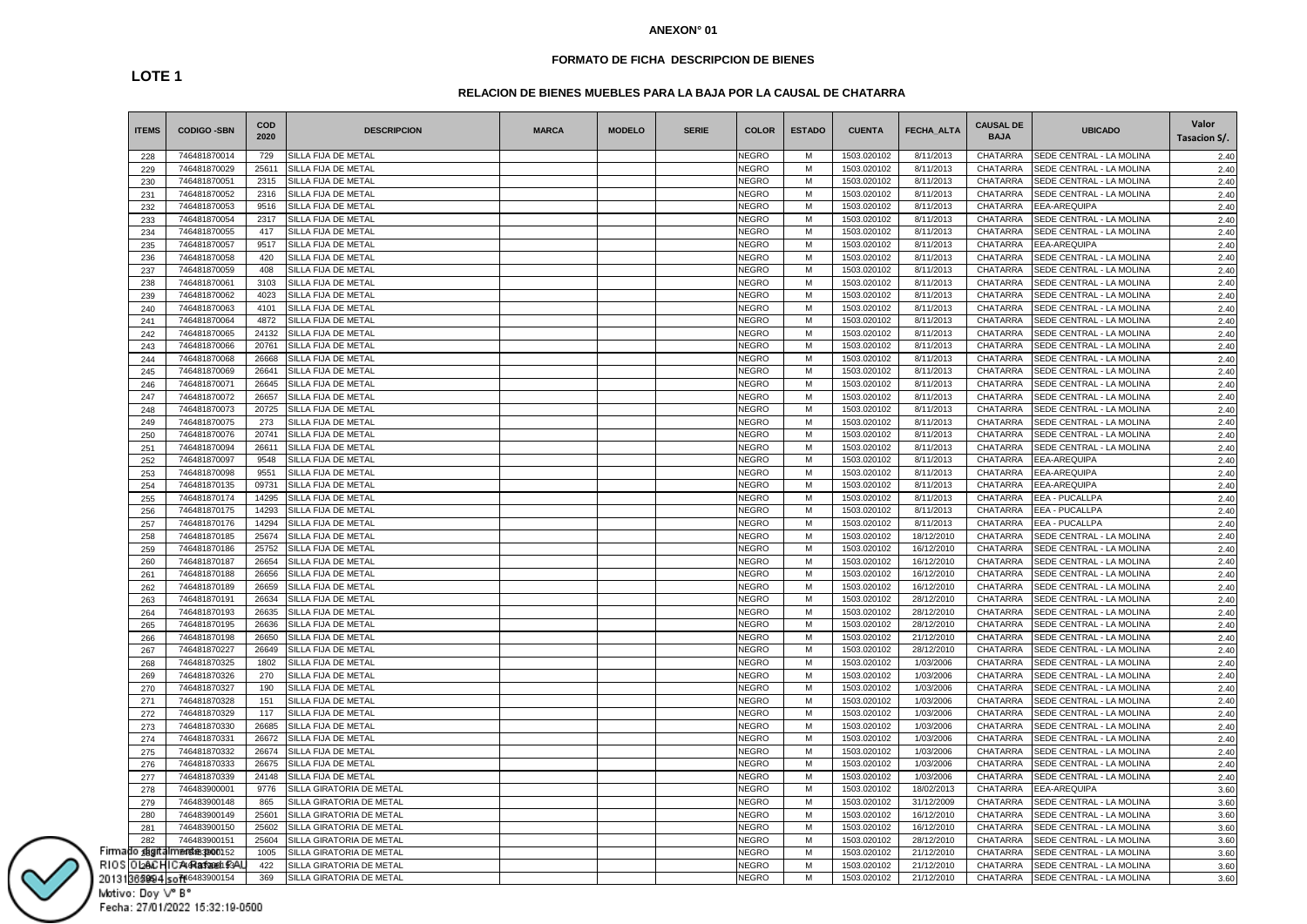### **FORMATO DE FICHA DESCRIPCION DE BIENES**

# **RELACION DE BIENES MUEBLES PARA LA BAJA POR LA CAUSAL DE CHATARRA**

| <b>ITEMS</b> | <b>CODIGO -SBN</b>     | <b>COD</b><br>2020 | <b>DESCRIPCION</b>         | <b>MARCA</b>     | <b>MODELO</b> | <b>SERIE</b> | <b>COLOR</b>   | <b>ESTADO</b> | <b>CUENTA</b> | FECHA_ALTA | <b>CAUSAL DE</b><br><b>BAJA</b> | <b>UBICADO</b>           | Valor<br>Tasacion S/. |
|--------------|------------------------|--------------------|----------------------------|------------------|---------------|--------------|----------------|---------------|---------------|------------|---------------------------------|--------------------------|-----------------------|
| 286          | 746483900155           | 370                | SILLA GIRATORIA DE METAL   |                  |               |              | <b>NEGRO</b>   | м             | 1503.020102   | 21/12/2010 | <b>CHATARRA</b>                 | SEDE CENTRAL - LA MOLINA | 3.60                  |
| 287          | 746483900156           | 407                | SILLA GIRATORIA DE METAL   |                  |               |              | <b>NEGRO</b>   | М             | 1503.020102   | 21/12/2010 | CHATARRA                        | SEDE CENTRAL - LA MOLINA | 3.60                  |
| 288          | 746483900157           | 1831               | SILLA GIRATORIA DE METAL   |                  |               |              | <b>NEGRO</b>   | М             | 1503.020102   | 21/12/2010 | CHATARRA                        | SEDE CENTRAL - LA MOLINA | 3.60                  |
| 289          | 746483900158           | 1812               | SILLA GIRATORIA DE METAL   |                  |               |              | <b>NEGRO</b>   | М             | 1503.020102   | 25/02/2010 | CHATARRA                        | SEDE CENTRAL - LA MOLINA | 3.60                  |
| 290          | 746483900159           | 1806               | SILLA GIRATORIA DE METAL   |                  |               |              | <b>NEGRO</b>   | М             | 1503.020102   | 25/02/2010 | CHATARRA                        | SEDE CENTRAL - LA MOLINA | 3.60                  |
| 291          | 746483900160           | 268                | SILLA GIRATORIA DE METAL   |                  |               |              | NEGRO          | М             | 1503.020102   | 25/02/2010 | CHATARRA                        | SEDE CENTRAL - LA MOLINA | 3.60                  |
| 292          | 746483900161           | 80                 | SILLA GIRATORIA DE METAL   |                  |               |              | <b>NEGRO</b>   | M             | 1503.020102   | 25/02/2010 | <b>CHATARRA</b>                 | SEDE CENTRAL - LA MOLINA | 3.60                  |
| 293          | 746483900163           | 20113              | SILLA GIRATORIA DE METAL   |                  |               |              | <b>NEGRO</b>   | М             | 1503.020102   | 25/02/2010 | CHATARRA                        | SEDE CENTRAL - LA MOLINA | 3.60                  |
| 294          | 746483900170           | 24176              | SILLA GIRATORIA DE METAL   |                  |               |              | <b>NEGRO</b>   | М             | 1503.020102   | 1/03/2006  | CHATARRA                        | SEDE CENTRAL - LA MOLINA | 3.60                  |
| 295          | 746487290037           | 9545               | SILLON FIJO DE MADERA      |                  |               |              | <b>NATURAL</b> | M             | 1503.020102   | 1/03/2006  | <b>CHATARRA</b>                 | EEA-AREQUIPA             | 3.60                  |
| 296          | 746489330014           | 00748              | SILLON GIRATORIO DE METAL  |                  |               |              | <b>NEGRO</b>   | М             | 1503.020102   | 8/11/2013  | CHATARRA                        | SEDE CENTRAL - LA MOLINA | 3.60                  |
| 297          | 746489330015           | 00851              | SILLON GIRATORIO DE METAL  |                  |               |              | <b>NEGRO</b>   | М             | 1503.020102   | 8/11/2013  | CHATARRA                        | SEDE CENTRAL - LA MOLINA | 3.60                  |
| 298          | 746489330048           | 00633              | SILLON GIRATORIO DE METAL  |                  |               |              | <b>NEGRO</b>   | М             | 1503.020102   | 8/11/2013  | CHATARRA                        | SEDE CENTRAL - LA MOLINA | 3.60                  |
| 299          | 746489330049           | 00855              | SILLON GIRATORIO DE METAL  |                  |               |              | <b>NEGRO</b>   | M             | 1503.020102   | 8/11/2013  | CHATARRA                        | SEDE CENTRAL - LA MOLINA | 3.60                  |
| 300          | 746489330074           | 00636              | SILLON GIRATORIO DE METAL  |                  |               |              | NEGRO          | М             | 1503.020102   | 8/11/2013  | CHATARRA                        | SEDE CENTRAL - LA MOLINA | 3.60                  |
| 301          | 746489330173           | 26646              | SILLON GIRATORIO DE METAL  |                  |               |              | <b>NEGRO</b>   | M             | 1503.020102   | 1/03/2006  | <b>CHATARRA</b>                 | SEDE CENTRAL - LA MOLINA | 3.60                  |
| 302          | 746489330174           | 26647              | SILLON GIRATORIO DE METAL  |                  |               |              | <b>NEGRO</b>   | М             | 1503.020102   | 1/03/2006  | CHATARRA                        | SEDE CENTRAL - LA MOLINA | 3.60                  |
| 303          | 746489330177           | 26048              | SILLON GIRATORIO DE METAL  |                  |               |              | <b>NEGRO</b>   | M             | 1503.020102   | 1/03/2006  | CHATARRA                        | SEDE CENTRAL - LA MOLINA | 3.60                  |
| 304          | 746489330179           | 26651              | SILLON GIRATORIO DE METAL  |                  |               |              | <b>NEGRO</b>   | М             | 1503.020102   | 1/03/2006  | CHATARRA                        | SEDE CENTRAL - LA MOLINA | 3.60                  |
| 305          | 746489330180           | 26652              | SILLON GIRATORIO DE METAL  |                  |               |              | <b>NEGRO</b>   | М             | 1503.020102   | 1/03/2006  | CHATARRA                        | SEDE CENTRAL - LA MOLINA | 3.60                  |
| 306          | 746489330183           | 26653              | SILLON GIRATORIO DE METAL  |                  |               |              | <b>NEGRO</b>   | М             | 1503.020102   | 1/03/2006  | CHATARRA                        | SEDE CENTRAL - LA MOLINA | 3.60                  |
| 307          | 746489330186           | 26655              | SILLON GIRATORIO DE METAL  |                  |               |              | <b>NEGRO</b>   | М             | 1503.020102   | 1/03/2006  | CHATARRA                        | SEDE CENTRAL - LA MOLINA | 3.60                  |
| 308          | 746489330212           | 26642              | SILLON GIRATORIO DE METAL  |                  |               |              | <b>NEGRO</b>   | M             | 1503.020102   | 1/03/2006  | CHATARRA                        | SEDE CENTRAL - LA MOLINA | 3.60                  |
| 309          | 746489330213           | 26644              | SILLON GIRATORIO DE METAL  |                  |               |              | <b>NEGRO</b>   | М             | 1503.020102   | 1/03/2006  | CHATARRA                        | SEDE CENTRAL - LA MOLINA | 3.60                  |
| 310          | 746489330215           | 13781              | SILLON GIRATORIO DE METAL  |                  |               |              | <b>NEGRO</b>   | М             | 1503.020102   | 1/03/2006  | CHATARRA                        | EEA - ILLPA              | 3.60                  |
| 311          | 746489330216           | 26669              | SILLON GIRATORIO DE METAL  |                  |               |              | <b>NEGRO</b>   | М             | 1503.020102   | 1/03/2006  | CHATARRA                        | SEDE CENTRAL - LA MOLINA | 3.60                  |
| 312          | 746489330217           | 26658              | SILLON GIRATORIO DE METAL  |                  |               |              | <b>NEGRO</b>   | М             | 1503.020102   | 1/03/2006  | CHATARRA                        | SEDE CENTRAL - LA MOLINA | 3.60                  |
| 313          | 746489330219           | 26660              | SILLON GIRATORIO DE METAL  |                  |               |              | <b>NEGRO</b>   | М             | 1503.020102   | 1/03/2006  | CHATARRA                        | SEDE CENTRAL - LA MOLINA | 3.60                  |
| 314          | 746489330240           | 26661              | SILLON GIRATORIO DE METAL  |                  |               |              | <b>NEGRO</b>   | М             | 1503.020102   | 1/03/2006  | CHATARRA                        | SEDE CENTRAL - LA MOLINA | 3.60                  |
| 315          | 746489330265           | 26640              | SILLON GIRATORIO DE METAL  |                  |               |              | <b>NEGRO</b>   | М             | 1503.020102   | 30/11/2006 | CHATARRA                        | SEDE CENTRAL - LA MOLINA | 3.60                  |
| 316          | 746489330266           | 26664              | SILLON GIRATORIO DE METAL  |                  |               |              | <b>NEGRO</b>   | M             | 1503.020102   | 25/10/2006 | CHATARRA                        | SEDE CENTRAL - LA MOLINA | 3.60                  |
| 317          | 746489330267           | 26665              | SILLON GIRATORIO DE METAL  |                  |               |              | <b>NEGRO</b>   | M             | 1503.020102   | 25/10/2006 | CHATARRA                        | SEDE CENTRAL - LA MOLINA | 3.60                  |
| 318          | 746489330268           | 25603              | SILLON GIRATORIO DE METAL  |                  |               |              | NEGRO          | М             | 1503.020102   | 30/11/2006 | CHATARRA                        | SEDE CENTRAL - LA MOLINA | 3.60                  |
| 319          | 746489330288           | 26666              | SILLON GIRATORIO DE METAL  |                  |               |              | <b>NEGRO</b>   | М             | 1503.020102   | 1/03/2006  | CHATARRA                        | SEDE CENTRAL - LA MOLINA | 3.60                  |
| 320          | 746489330289           | 26667              | SILLON GIRATORIO DE METAL  |                  |               |              | <b>NEGRO</b>   | M             | 1503.020102   | 1/03/2006  | CHATARRA                        | SEDE CENTRAL - LA MOLINA | 3.60                  |
| 321          | 746489500008           | 26554              | <b>SILLON MODULAR</b>      |                  |               |              | <b>NEGRO</b>   | M             | 1503.020102   | 5/11/2001  | CHATARRA                        | SEDE CENTRAL - LA MOLINA | 5.70                  |
| 322          | 746490010002           | 26581              | SOFA DE MADERA             |                  |               |              | <b>NEGRO</b>   | M             | 1503.020102   | 1/03/2006  | CHATARRA                        | SEDE CENTRAL - LA MOLINA | 5.70                  |
| 323          | 746490010004           | 26592              | SOFA DE MADERA             |                  |               |              | <b>NEGRO</b>   | М             | 1503.020102   | 1/03/2006  | CHATARRA                        | SEDE CENTRAL - LA MOLINA | 5.70                  |
| 324          | 746498140018           | 26573              | VITRINA DE MADERA          |                  |               |              | <b>MARRON</b>  | M             | 1503.020102   | 1/03/2006  | CHATARRA                        | SEDE CENTRAL - LA MOLINA | 5.70                  |
| 325          | 746498140020           | 26541              | VITRINA DE MADERA          |                  |               |              | <b>MARRON</b>  | M             | 1503.020102   | 1/03/2006  | CHATARRA                        | SEDE CENTRAL - LA MOLINA | 5.70                  |
| 326          | 746498140021           | 24138              | <b>/ITRINA DE MADERA</b>   |                  |               |              | <b>MARRON</b>  | M             | 1503.020102   | 1/03/2006  | CHATARRA                        | SEDE CENTRAL - LA MOLINA | 5.70                  |
| 327          | 746498820016           | 157                | <b>/ITRINA DE METAL</b>    |                  |               |              | <b>PLOMO</b>   | М             | 1503.020102   | 1/03/2006  | CHATARRA                        | SEDE CENTRAL - LA MOLINA | 5.70                  |
| 328          | 746498820017           | 26686              | VITRINA DE METAL           |                  |               |              | <b>PLOMO</b>   | М             | 1503.020102   | 1/03/2006  | CHATARRA                        | SEDE CENTRAL - LA MOLINA | 5.70                  |
| 329          | 746498820024           | 24135              | <b>VITRINA DE METAL</b>    |                  |               |              | PLOMO          | M             | 1503.020102   | 1/03/2006  | CHATARRA                        | SEDE CENTRAL - LA MOLINA | 19.50                 |
| 330          | 746498820025           | 756                | <b>ITRINA DE METAL</b>     |                  |               |              | <b>PLOMO</b>   | M             | 1503.020102   | 1/03/2006  | CHATARRA                        | SEDE CENTRAL - LA MOLINA | 19.50                 |
| 331          | 746437790215           | 171                | ESCRITORIO DE METAL        |                  |               |              | <b>PLOMO</b>   | М             | 1503.020102   | 1/03/2006  | CHATARRA                        | SEDE CENTRAL - LA MOLINA | 16.50                 |
| 332          | 746437790224           | 183                | <b>ESCRITORIO DE METAL</b> |                  |               |              | <b>PLOMO</b>   | М             | 1503.020102   | 1/03/2006  | CHATARRA                        | SEDE CENTRAL - LA MOLINA | 16.50                 |
| 333          | 746437790228           | 152                | <b>ESCRITORIO DE METAL</b> |                  |               |              | PLOMO          | M             | 1503.020102   | 1/03/2006  | CHATARRA                        | SEDE CENTRAL - LA MOLINA | 16.50                 |
| 334          | 746437790229           | 166                | <b>ESCRITORIO DE METAL</b> |                  |               |              | <b>PLOMO</b>   | M             | 1503.020102   | 1/03/2006  | CHATARRA                        | SEDE CENTRAL - LA MOLINA | 16.50                 |
| 335          | 746437790230           | 808                | <b>ESCRITORIO DE METAL</b> |                  |               |              | <b>PLOMO</b>   | М             | 1503.020102   | 1/03/2006  | <b>CHATARRA</b>                 | SEDE CENTRAL - LA MOLINA | 16.50                 |
| 336          | 746437790231           | 853                | <b>ESCRITORIO DE METAL</b> |                  |               |              | <b>PLOMO</b>   | М             | 1503.020102   | 1/03/2006  | CHATARRA                        | SEDE CENTRAL - LA MOLINA | 16.50                 |
| 337          | 746437790232           | 904                | <b>ESCRITORIO DE METAL</b> |                  |               |              | <b>PLOMO</b>   | M             | 1503.020102   | 1/03/2006  | CHATARRA                        | SEDE CENTRAL - LA MOLINA | 16.50                 |
| 338          | 746437790234           | 905                | <b>ESCRITORIO DE METAL</b> |                  |               |              | <b>PLOMO</b>   | M             | 1503.020102   | 1/03/2006  | CHATARRA                        | SEDE CENTRAL - LA MOLINA | 16.50                 |
| 339          | 746437790235           | 25608              | <b>ESCRITORIO DE METAL</b> |                  |               |              | <b>PLOMO</b>   | M             | 1503.020102   | 1/03/2006  | CHATARRA                        | SEDE CENTRAL - LA MOLINA | 16.50                 |
| 340          | 746449320150           | 9519               | MESA DE MADERA             | <b>SIN MARCA</b> | NO INDICA     |              | CAFÉ           | М             | 1503.020102   | 1/03/2006  | CHATARRA                        | EEA-AREQUIPA             | 4.80                  |
| o sligit     | <b>mendaa 9320155</b>  | 9520               | MESA DE MADERA             | <b>SIN MARCA</b> | NO INDICA     |              | CAFÉ           | М             | 1503.020102   | 1/03/2006  | CHATARRA                        | EEA-AREQUIPA             | 4.80                  |
| 0 L342C H    | C7464a9388156A         | 9521               | <b>MESA DE MADERA</b>      | <b>SIN MARCA</b> | NO INDICA     |              | <b>CELESTE</b> | M             | 1503.020102   | 1/03/2006  | <b>CHATARRA</b>                 | EEA-AREQUIPA             | 4.80                  |
|              | 365994 soft+6449320159 | 399                | MESA DE MADERA             |                  |               |              | <b>MARRON</b>  | M             | 1503.020102   | 1/03/2006  | CHATARRA                        | SEDE CENTRAL - LA MOLINA | 4.80                  |

**LOTE 1**

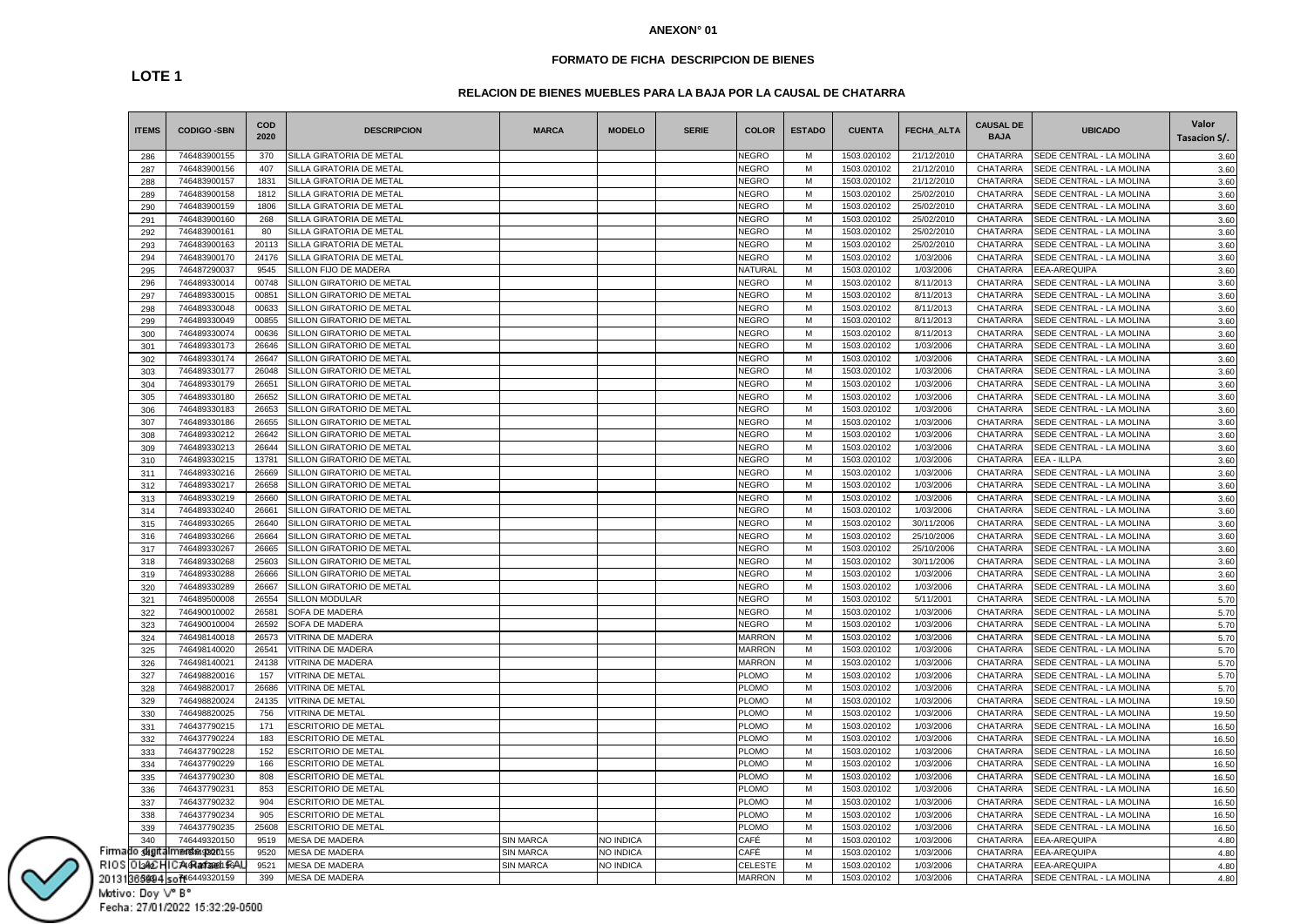### **FORMATO DE FICHA DESCRIPCION DE BIENES**

# **RELACION DE BIENES MUEBLES PARA LA BAJA POR LA CAUSAL DE CHATARRA**

| <b>ITEMS</b> | <b>CODIGO -SBN</b>       | <b>COD</b><br>2020 | <b>DESCRIPCION</b>                                 | <b>MARCA</b>     | <b>MODELO</b>    | <b>SERIE</b>     | <b>COLOR</b>   | <b>ESTADO</b> | <b>CUENTA</b> | <b>FECHA ALTA</b> | <b>CAUSAL DE</b><br><b>BAJA</b> | <b>UBICADO</b>                 | Valor<br>Tasacion S/. |
|--------------|--------------------------|--------------------|----------------------------------------------------|------------------|------------------|------------------|----------------|---------------|---------------|-------------------|---------------------------------|--------------------------------|-----------------------|
| 344          | 746449320160             | 9522               | <b>MESA DE MADERA</b>                              | <b>SIN MARCA</b> | NO INDICA        |                  | <b>CELESTE</b> | м             | 1503.020102   | 1/03/2006         | <b>CHATARRA</b>                 | <b>EEA-AREQUIPA</b>            | 4.80                  |
| 345          | 746449320162             | 9523               | MESA DE MADERA                                     | <b>SIN MARCA</b> | NO INDICA        |                  | CAOBA          | M             | 1503.020102   | 1/03/2006         | <b>CHATARRA</b>                 | <b>EEA-AREQUIPA</b>            | 4.80                  |
| 346          | 536483000001             | 26599              | <b><i>INDEBLE PORTAHISTORIAS DE MADERA</i></b>     |                  |                  |                  | CREMA          | M             | 1503.020401   | 26/12/2006        | CHATARRA                        | SEDE CENTRAL - LA MOLINA       | 4.80                  |
| 347          | 536434770005             | 24168              | COCHE METALICO PARA TRANSPORTE EN GENERA SIN MARCA |                  | NO INDICA        | NO INDICA        | PLOMO          | М             | 1503.020401   | 1/03/2006         | CHATARRA                        | SEDE CENTRAL - LA MOLINA       | 4.80                  |
| 348          | 042204310043             | 9963               | ARADOS EN GENERAL                                  | <b>STAR</b>      | KDP-2804         |                  | VERDE          | M             | 1503.020502   | 1/03/2006         | CHATARRA                        | EEA-AREQUIPA                   | 105.00                |
| 349          | 042267130091             | 14938              | <b>MOTOPULVERIZADOR</b>                            | SOLO             | 423              | 712076           | <b>ROJO</b>    | M             | 1503.020502   | 1/03/2006         | CHATARRA                        | <b>EEA - ANDENES</b>           | 4.50                  |
| 350          | 042267130094             | 106                | MOTOPULVERIZADOR                                   | SOLE             | 425              |                  | <b>BLANCO</b>  | M             | 1503.020502   | 1/03/2006         | CHATARRA                        | SEDE CENTRAL - LA MOLINA       | 36.00                 |
| 351          | 042267130100             | 107                | <b>MOTOPULVERIZADOR</b>                            | SOLE             | 425              |                  | <b>BLANCO</b>  | M             | 1503.020502   | 1/03/2006         | CHATARRA                        | SEDE CENTRAL - LA MOLINA       | 36.00                 |
| 352          | 042282370062             | 12111              | SEMBRADORA (OTRAS)                                 | <b>SASAKI</b>    | S/M              | S/S              | <b>ROJO</b>    | M             | 1503.020502   | 1/03/2006         | CHATARRA                        | <b>EEA - SAN ROQUE</b>         | 36.00                 |
| 353          | 042282370063             | 12112              | SEMBRADORA (OTRAS)                                 | COLE             | 7163             | S/S              | ROJO           | M             | 1503.020502   | 1/03/2006         | CHATARRA                        | EEA - SAN ROQUE                | 36.00                 |
| 354          | 042284270021             | 14941              | SEMBRADORA ABONADORA-MOTOCIERRA                    | <b>HUSQVARNA</b> | 128C             | 10175N7000758    | <b>NARANGA</b> | M             | 1503.020502   | 1/03/2012         | CHATARRA                        | <b>EEA - ANDENES</b>           | 2.40                  |
| 355          | 042284270022             | 14942              | SEMBRADORA ABONADORA-MOTOCIERRA                    | <b>HUSQVARNA</b> | 553RS            | 9667800-01       | <b>NARANGA</b> | M             | 1503.020502   | 1/03/2012         | CHATARRA                        | <b>EEA - ANDENES</b>           | 2.40                  |
| 356          | 812246910002             | 15                 | <b>SCOPETA (PARA DEPORTE)</b>                      |                  |                  |                  | <b>MARRON</b>  | M             | 1503.020701   | 1/03/2006         | <b>CHATARRA</b>                 | SEDE CENTRAL - LA MOLINA       | 25.50                 |
| 357          | 812246910003             | 16                 | ESCOPETA (PARA DEPORTE)                            |                  |                  |                  | <b>MARRON</b>  | М             | 1503.020701   | 1/03/2012         | CHATARRA                        | SEDE CENTRAL - LA MOLINA       | 25.50                 |
| 358          | 812215970005             | 00031              | <b>BICICLETA</b>                                   | SIN MARCA        | NO INDICA        |                  | <b>PLOMO</b>   | М             | 1503.020701   | 2/05/2000         | CHATARRA                        | SEDE CENTRAL - LA MOLINA       | 36.00                 |
| 359          | 675040100002             | 9646               | MAQUINA EMPACADORA                                 | SUPER 58         | <b>NO INDICA</b> |                  | AMARRILI       | M             | 1503.020999   | 1/03/2006         | CHATARRA                        | EEA-AREQUIPA                   | 75.00                 |
| 360          | 673637340007             | 12298              | MAQUINA SEGADORA TRILLADORA                        | <b>BUSH HOG</b>  | 0884-25-2        | 1103076          | PLOMO          | M             | 1503.020999   | 1/03/2012         | CHATARRA                        | EEA - SAN ROQUE                | 39.00                 |
| 361          | 673640790013             | 11325              | <b>MOTOCULTOR</b>                                  | <b>DONG FENG</b> | 5195             | 7255-36326       | PLOMO          | M             | 1503.020999   | 1/03/2006         | CHATARRA                        | EEA-MOQUEGUA                   | 36.00                 |
| 362          | 673640790014             | 11324              | <b>MOTOCULTOR</b>                                  | <b>DONG FENG</b> | 5195             | 1201-36360       | <b>PLOMO</b>   | M             | 1503.020999   | 1/03/2006         | CHATARRA                        | EEA-MOQUEGUA                   | 36.00                 |
| 363          | 673640790015             | 11329              | <b>MOTOCULTOR</b>                                  | CHANG TUO        | S/M              | S/S              | <b>PLOMO</b>   | M             | 1503.020999   | 1/03/2006         | CHATARRA                        | EEA-MOQUEGUA                   | 36.00                 |
| 364          | 673656910003             | 9758               | PLATAFORMA TIPO CARRETA                            | <b>SIN MARCA</b> | NO INDICA        |                  | <b>PLOMO</b>   | м             | 1503.020999   | 1/03/2006         | CHATARRA                        | <b>EEA-AREQUIPA</b>            | 90.00                 |
| 365          | 672298610002             | 9742               | <b>FORNILLO DE BANCO</b>                           | <b>SIN MARCA</b> | NO INDICA        |                  | <b>MARRON</b>  | M             | 1503.020999   | 1/03/2012         | CHATARRA                        | SEDE CENTRAL - LA MOLINA       | 1.80                  |
| 366          | 746411180001             | 26639              | BANCA DE ASIENTOS MULTIPLES                        |                  |                  |                  | <b>PLOMO</b>   | М             | 9105.0303     | 1/03/2006         | <b>CHATARRA</b>                 | SEDE CENTRAL - LA MOLINA       | 1.20                  |
| 367          | 746418130001             | 9524               | CAJA DE METAL                                      | SIN MARCA        | NO INDICA        | NO INDICA        | <b>NEGRO</b>   | M             | 9105.0303     | 1/03/2006         | CHATARRA                        | EEA-AREQUIPA                   | 10.80                 |
| 368          | 746419250005             | 26598              | CAJONERA RODABLE DE MELAMINA                       |                  |                  |                  | <b>MARRON</b>  | М             | 9105.0303     | 1/03/2006         | CHATARRA                        | SEDE CENTRAL - LA MOLINA       | 10.80                 |
| 369          | 746419250006             | 26600              | CAJONERA RODABLE DE MELAMINA                       |                  |                  |                  | <b>MARRON</b>  | M             | 9105.0303     | 1/03/2006         | CHATARRA                        | SEDE CENTRAL - LA MOLINA       | 10.80                 |
| 370          | 746432710005             | 24621              | CREDENZA DE MELAMINA                               |                  |                  |                  | <b>PLOMO</b>   | M             | 9105.0303     | 1/03/2006         | CHATARRA                        | SEDE CENTRAL - LA MOLINA       | 10.80                 |
| 371          | 746432710006             | 24622              | CREDENZA DE MELAMINA                               |                  |                  |                  | <b>PLOMO</b>   | M             | 9105.0303     | 1/03/2006         | CHATARRA                        | SEDE CENTRAL - LA MOLINA       | 10.80                 |
| 372          | 746441180034             | 9514               | ESTANTE DE MADERA DE 5 DIVISIONES                  | <b>SIN MARCA</b> | S/M              | <b>NO INDICA</b> | CAFÉ           | M             | 9105.0303     | 31/12/2019        | CHATARRA                        | <b>EEA-AREQUIPA</b>            | 10.80                 |
| 373          | 746441520071             | 27078              | ESTANTE DE MELAMINA                                |                  |                  |                  | CREMA          | M             | 9105.0303     | 1/03/2006         | CHATARRA                        | SEDE CENTRAL - LA MOLINA       | 16.80                 |
| 374          | 746441520072             | 27079              | ESTANTE DE MELAMINA                                |                  |                  |                  | CREMA          | М             | 9105.0303     | 1/03/2006         | CHATARRA                        | SEDE CENTRAL - LA MOLINA       | 16.80                 |
| 375          | 746441520073             | 27080              | <b>ESTANTE DE MELAMINA</b>                         |                  |                  |                  | CREMA          | М             | 9105.0303     | 1/03/2006         | CHATARRA                        | SEDE CENTRAL - LA MOLINA       | 16.80                 |
| 376          | 746441520074             | 27081              | ESTANTE DE MELAMINA                                |                  |                  |                  | CREMA          | М             | 9105.0303     | 1/03/2006         | CHATARRA                        | SEDE CENTRAL - LA MOLINA       | 16.80                 |
| 377          | 746441520075             | 27082              | ESTANTE DE MELAMINA                                |                  |                  |                  | CREMA          | М             | 9105.0303     | 1/03/2006         | CHATARRA                        | SEDE CENTRAL - LA MOLINA       | 16.80                 |
| 378          | 746441520076             | 27083              | <b>ESTANTE DE MELAMINA</b>                         |                  |                  |                  | CREMA          | M             | 9105.0303     | 1/03/2006         | CHATARRA                        | SEDE CENTRAL - LA MOLINA       | 16.80                 |
| 379          | 746441520077             | 27084              | <b>ESTANTE DE MELAMINA</b>                         |                  |                  |                  | CREMA          | M             | 9105.0303     | 1/03/2006         | CHATARRA                        | SEDE CENTRAL - LA MOLINA       | 16.80                 |
| 380          | 746441520078             | 27085              | <b>ESTANTE DE MELAMINA</b>                         |                  |                  |                  | CREMA          | M             | 9105.0303     | 1/03/2006         | CHATARRA                        | SEDE CENTRAL - LA MOLINA       | 16.80                 |
| 381          | 746441520079             | 27086              | <b>ESTANTE DE MELAMINA</b>                         |                  |                  |                  | CREMA          | M             | 9105.0303     | 1/03/2006         | CHATARRA                        | SEDE CENTRAL - LA MOLINA       | 16.80                 |
| 382          | 746441520080             | 27087              | ESTANTE DE MELAMINA                                |                  |                  |                  | CREMA          | М             | 9105.0303     | 1/03/2006         | CHATARRA                        | SEDE CENTRAL - LA MOLINA       | 16.80                 |
| 383          | 746441520081             | 27088              | <b>ESTANTE DE MELAMINA</b>                         |                  |                  |                  | CREMA          | М             | 9105.0303     | 1/03/2006         | CHATARRA                        | SEDE CENTRAL - LA MOLINA       | 16.80                 |
| 384          | 746441520084             | 26564              | <b>ESTANTE DE MELAMINA</b>                         |                  |                  |                  | <b>PLOMO</b>   | М             | 9105.0303     | 1/03/2006         | CHATARRA                        | SEDE CENTRAL - LA MOLINA       | 16.80                 |
| 385          | 746441520085             | 25578              | ESTANTE DE MELAMINA                                |                  |                  |                  | PLOMO          | М             | 9105.0303     | 1/03/2006         | CHATARRA                        | SEDE CENTRAL - LA MOLINA       | 16.80                 |
| 386          | 746441520086             | 26555              | ESTANTE DE MELAMINA                                |                  |                  |                  | <b>PLOMO</b>   | М             | 9105.0303     | 1/03/2006         | CHATARRA                        | SEDE CENTRAL - LA MOLINA       | 16.80                 |
| 387          | 746441520087             | 26550              | ESTANTE DE MELAMINA                                |                  |                  |                  | PLOMO          | M             | 9105.0303     | 1/03/2006         | CHATARRA                        | SEDE CENTRAL - LA MOLINA       | 2.40                  |
| 388          | 746481870442             | 248                | SILLA FIJA DE METAL                                |                  |                  |                  | <b>NEGRO</b>   | M             | 9105.0303     | 1/03/2006         | CHATARRA                        | SEDE CENTRAL - LA MOLINA       | 2.40                  |
| 389          | 746481870444             | 249                | SILLA FIJA DE METAL                                |                  |                  |                  | NEGRO          | M             | 9105.0303     | 1/03/2006         | <b>CHATARRA</b>                 | SEDE CENTRAL - LA MOLINA       | 2.40                  |
| 390          | 746481870445             | 265                | SILLA FIJA DE METAL                                |                  |                  |                  | <b>NEGRO</b>   | M             | 9105.0303     | 1/03/2006         | CHATARRA                        | SEDE CENTRAL - LA MOLINA       | 2.40                  |
| 391          | 746483900248             | 24131              | SILLA GIRATORIA DE METAL                           |                  |                  |                  | <b>NEGRO</b>   | м             | 9105.0303     | 1/03/2006         | CHATARRA                        | SEDE CENTRAL - LA MOLINA       | 3.60                  |
| 392          | 746483900249             | 24141              | SILLA GIRATORIA DE METAL                           |                  |                  |                  | <b>NEGRO</b>   | M             | 9105.0303     | 1/03/2006         | CHATARRA                        | SEDE CENTRAL - LA MOLINA       | 3.90                  |
| 393          | 746483900251             | 25669              | SILLA GIRATORIA DE METAL                           |                  |                  |                  | <b>NEGRO</b>   | М             | 9105.0303     | 1/03/2006         | CHATARRA                        | SEDE CENTRAL - LA MOLINA       | 4.50                  |
| 394          | 746483900252             | 25672              | SILLA GIRATORIA DE METAL                           |                  |                  |                  | <b>NEGRO</b>   | М             | 9105.0303     | 1/03/2006         | CHATARRA                        | SEDE CENTRAL - LA MOLINA       | 4.50                  |
| 395          | 746483900253             | 26678              | SILLA GIRATORIA DE METAL                           |                  |                  |                  | <b>NEGRO</b>   | м             | 9105.0303     | 1/03/2006         | CHATARRA                        | SEDE CENTRAL - LA MOLINA       | 4.50                  |
| 396          | 746483900254             | 26679              | SILLA GIRATORIA DE METAL                           |                  |                  |                  | <b>NEGRO</b>   | M             | 9105.0303     | 1/03/2006         | CHATARRA                        | SEDE CENTRAL - LA MOLINA       | 4.50                  |
| 397          | 746483900255             | 26680              | SILLA GIRATORIA DE METAL                           |                  |                  |                  | NEGRO          | M             | 9105.0303     | 1/03/2006         | CHATARRA                        | SEDE CENTRAL - LA MOLINA       | 4.50                  |
| 398          | 746483900256             | 26682              | SILLA GIRATORIA DE METAL                           |                  |                  |                  | NEGRO          | M             | 9105.0303     | 1/03/2006         | <b>CHATARRA</b>                 | EDE CENTRAL - LA MOLINA        | 4.50                  |
| lo stiait    | ከ <b>Z4018390</b> 0257   | 26560              | SILLA GIRATORIA DE METAL                           |                  |                  |                  | NEGRO          | M             | 9105.0303     | 1/03/2006         | CHATARRA                        | <b>EDE CENTRAL - LA MOLINA</b> | 4.50                  |
| OL4A®CH      | <b>D74948399002\$8</b> 4 | 26676              | SILLA GIRATORIA DE METAL                           |                  |                  |                  | <b>NEGRO</b>   | M             | 9105.0303     | 1/03/2006         | CHATARRA                        | <b>EDE CENTRAL - LA MOLINA</b> | 4.50                  |
|              | 365904 so 746483900259   | 26662              | SILLA GIRATORIA DE METAL                           |                  |                  |                  | <b>NEGRO</b>   | M             | 9105.0303     | 1/03/2006         | <b>CHATARRA</b>                 | SEDE CENTRAL - LA MOLINA       | 4.50                  |

Firma<br>RIOS Motivo: Doy V° B°

Fecha: 27/01/2022 15:32:42-0500